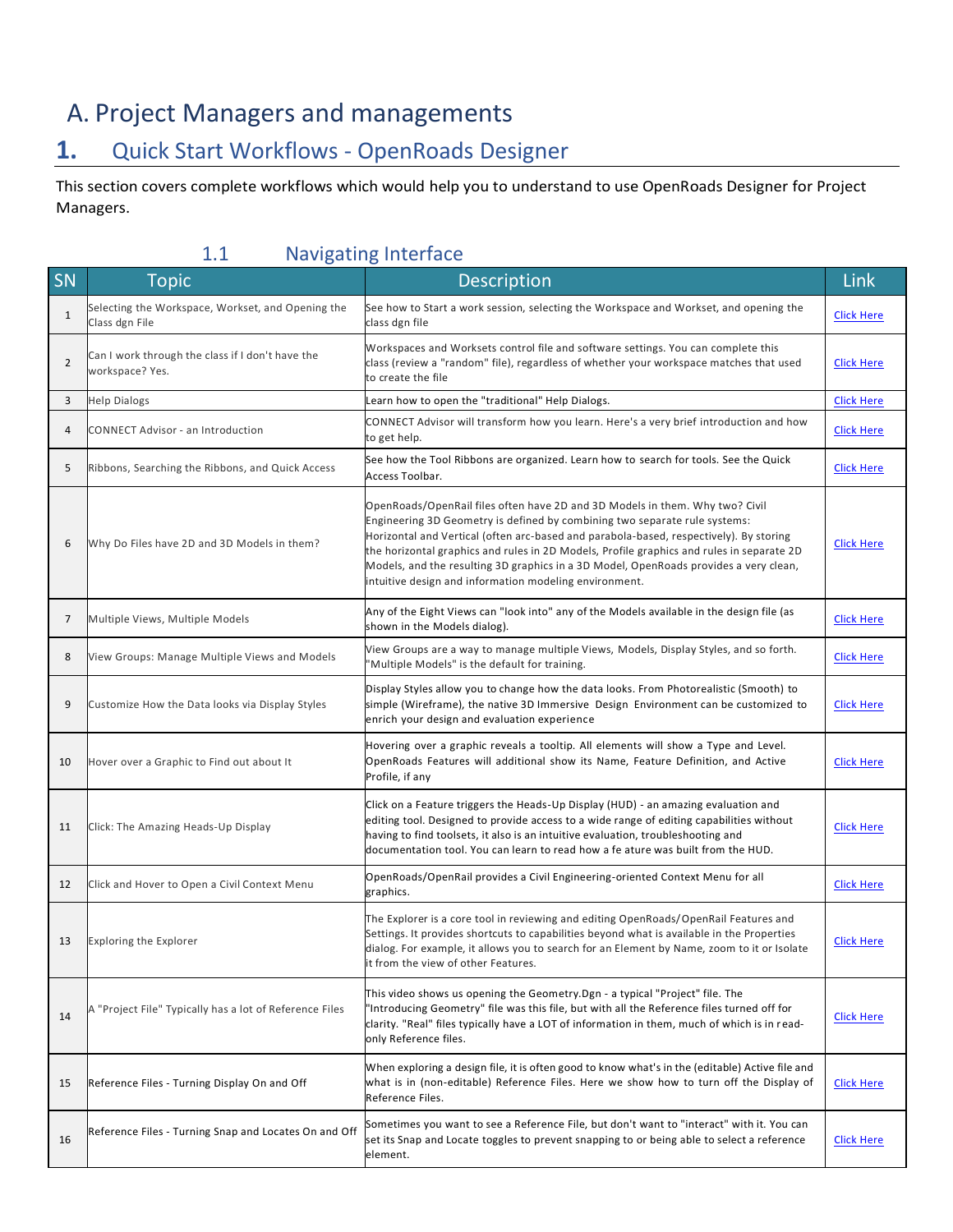| 17 | Reference Files - Making them "Subtle"                      | Sometimes you have a great deal of reference graphics that you need to see, but you<br>want to make them "blend into the background", or be less prominent or more subtle, so<br>that they're less "distracting". Here we show some techniques that allow the active file<br>graphics to standout, while still seeing as much of the reference data that you<br>need. | <b>Click Here</b> |
|----|-------------------------------------------------------------|-----------------------------------------------------------------------------------------------------------------------------------------------------------------------------------------------------------------------------------------------------------------------------------------------------------------------------------------------------------------------|-------------------|
| 18 | Reference Files - Turning Off Properties like<br>Lineweight | Another way to make Reference Files less "intrusive" is using Reference Presentation. You<br>can turn off properties like Lineweight or Linestyle or object types like Text, Fill or<br>Patterns.                                                                                                                                                                     | <b>Click Here</b> |
| 19 | Reference Files - Making them "Subtle"                      | Sometimes you have a great deal of reference graphics that you need to see, but you<br>want to make them "blend into the background", or be less prominent or more subtle, so<br>that they're less "distracting". Here we show some techniques that allow the active<br>file graphics to standout, while still seeing as much of the reference data that you need.    | <b>Click Here</b> |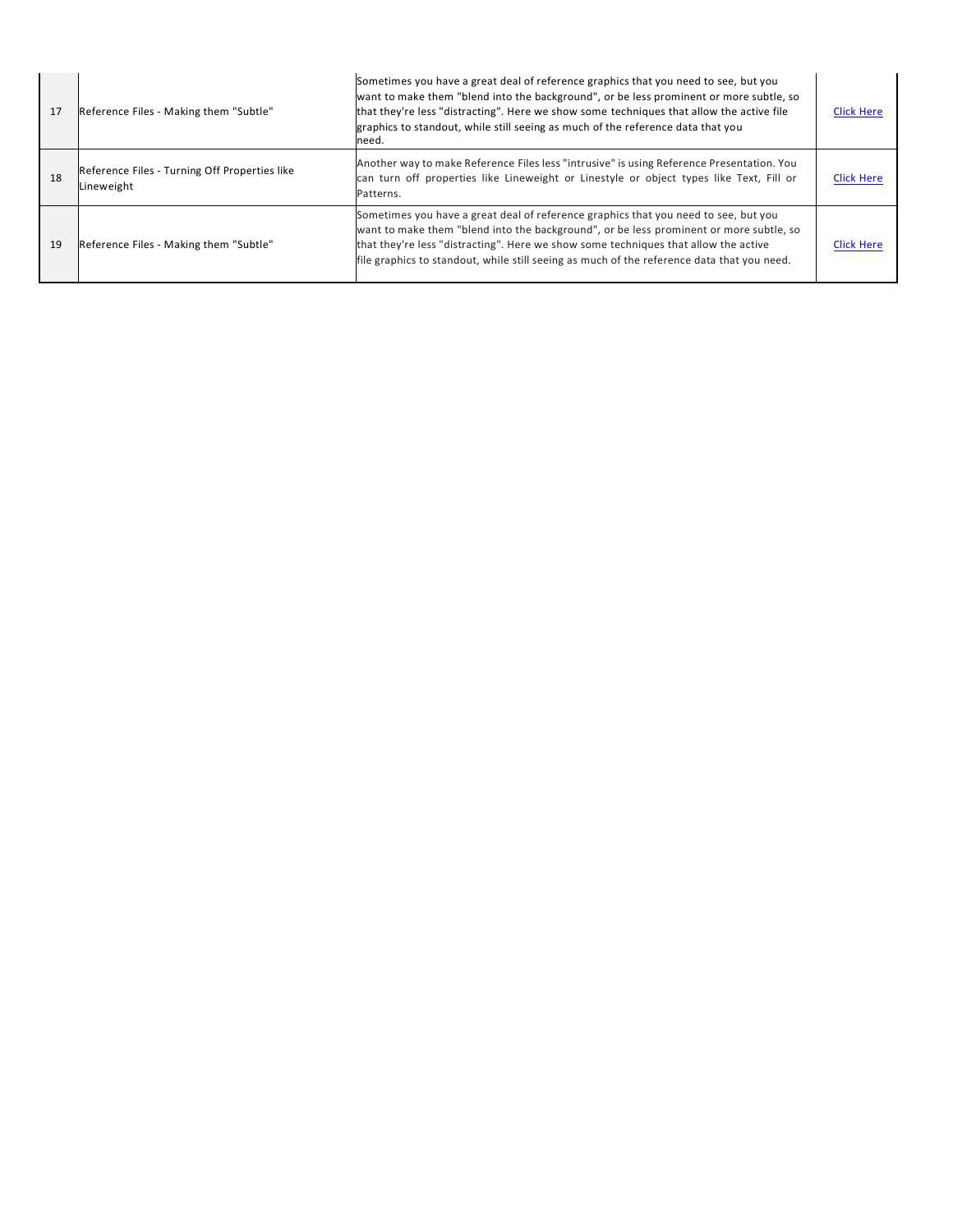### 1.2 Complete Workflow from Survey to Drawing Production

| <b>SN</b>      | <b>Topic</b>                                                | <b>Link</b>       |
|----------------|-------------------------------------------------------------|-------------------|
| 1              | Referencing/Importing a Terrain model file                  | <b>Click Here</b> |
| $\overline{2}$ | Create/Edit Horizontal Alignment                            | <b>Click Here</b> |
| 3              | Create/Edit Vertical Alignment                              | <b>Click Here</b> |
| 4              | Create a new Template (Typical Cross Section)               | <b>Click Here</b> |
| 5              | Apply End Conditions to Templates (Cut and Fill conditions) | <b>Click Here</b> |
| 6              | Create a Corridor                                           | <b>Click Here</b> |
| 7              | Create Superelevation                                       | <b>Click Here</b> |
| 8              | Assign Superelevation to Corridor and Review Cross Sections | <b>Click Here</b> |
| 9              | <b>Creating Cross-Section Drawings</b>                      | <b>Click Here</b> |
| 10             | Creating Plan and Profile Drawings                          | <b>Click Here</b> |
| 11             | <b>Component Quantities</b>                                 | <b>Click Here</b> |

# B. Designers and Engineers

## **1.** MicroStation for Civil Designers

### 1.2 Introduction to MicroStation CONNECT Edition

| SN           | <b>Topic</b>                                                        | <b>Description</b>                                                                                                                                                                                                                                                                                                           | <b>Link</b>       |
|--------------|---------------------------------------------------------------------|------------------------------------------------------------------------------------------------------------------------------------------------------------------------------------------------------------------------------------------------------------------------------------------------------------------------------|-------------------|
| $\mathbf{1}$ | Introduction to MicroStation CONNECT Edition<br>Course Introduction | In this video, you will learn about the Introduction to MicroStation CONNECT Edition<br>course                                                                                                                                                                                                                               | <b>Click Here</b> |
| 2            | Welcome to MicroStation                                             | In this video you will learn how to access the Welcome Page, interact with a<br>WorkSpace and WorkSet, open and "brand" MicroStation design file to the active<br>WorkSet and navigate the MicroStation CONNECT user interface.                                                                                              | <b>Click Here</b> |
| 3            | The MicroStation CONNECT Edition User Interface                     | Continuing with our introduction to MicroStation, we find ourselves in need of<br>becoming familiar with the basic layout, tool locations, and functionality found in the<br>MicroStation CONNECT Edition. This video covers that information                                                                                | Click Here        |
| 4            | Create the Proposed Site Plan                                       | In this video you will learn how to create a MicroStation design file and how to select<br>and apply a seed file when a design file is created                                                                                                                                                                               | <b>Click Here</b> |
| 5            | <b>Explore Design File Settings</b>                                 | In this video you will learn how to view and adjust a variety of design file setting and<br>where the initial settings are derived from. This includes working units, angle readout,<br>geographic coordinate system (GCS) data and also how to save design file settings.                                                   | <b>Click Here</b> |
| 3            | Models                                                              | Models can be either 2D or 3D, will be a design, drawing, or sheet model, and are<br>stored as a discrete object within the design file. It is also possible to have an unlimited<br>number of any model type in a DGN. In this video you will learn the role of models and<br>how they relate to MicroStation design files. | <b>Click Here</b> |
| 4            | Working with Multiple Models                                        | MicroStation provides for an unlimited number of models, of any type, to be stored in<br>a DGN file. In this video you will learn to work with multiple models within a design file.                                                                                                                                         | <b>Click Here</b> |

#### 1.3 Controlling the Display of Designs for Civil Designers

| SN | Topic                                           | <b>Description</b>                                                                                                                                                                                                                                                                     |                   |
|----|-------------------------------------------------|----------------------------------------------------------------------------------------------------------------------------------------------------------------------------------------------------------------------------------------------------------------------------------------|-------------------|
|    | Controlling the Display of Designs Introduction | Now that you have all the necessary project related references attached, you will need<br>to adjust the display in a more detailed way. You will begin by turning on several levels<br>from the Baseline reference and then setting the Annotation Scale to the desired plan<br>scale. | <b>Click Here</b> |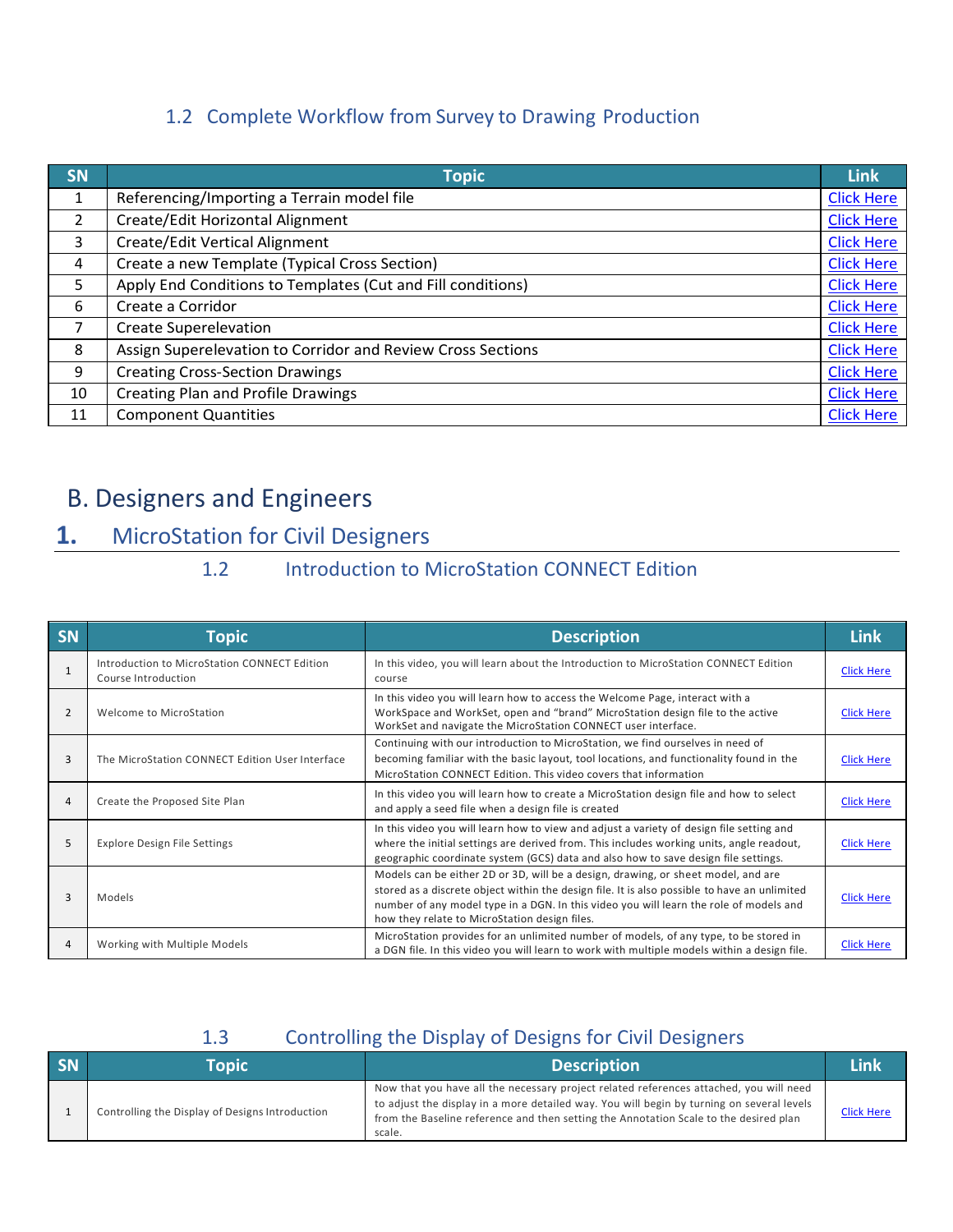| $\overline{2}$ | Reference Project Related Data                     | Now that you have created your new file derived from the settings of the seed file, you<br>need to reference in the project related data before you can begin the actual layout of<br>the subdivision and proposed site.                                                                                                                                                                                                                                                                      | <b>Click Here</b> |
|----------------|----------------------------------------------------|-----------------------------------------------------------------------------------------------------------------------------------------------------------------------------------------------------------------------------------------------------------------------------------------------------------------------------------------------------------------------------------------------------------------------------------------------------------------------------------------------|-------------------|
| 3              | Control the Display by Setting the Level Display   | Now that you have all the necessary project related references attached, you will need<br>to adjust the display in a more detailed way. You will begin by turning on several levels<br>from the Baseline reference and then setting the Annotation Scale to the desired plan<br>scale.                                                                                                                                                                                                        | <b>Click Here</b> |
| 4              | Control the Display by Setting the View Attributes | Now that you have located the proposed site location and displayed the appropriate<br>levels, you will now create a Display Style, which in turn, you will then match it up to a<br>Display Rule. A display rule is a set of display criteria which is processed on any view of<br>a design model. Display rules allow you to control the symbology, appearance, and<br>display of design elements; this control is based on the property of the element, view,<br>model, reference, or file. | <b>Click Here</b> |
| 5              | Clip Volume                                        | Due to the extent of the attached references, the total viewable area is far more than<br>necessary. You will need to limit the range of these graphics that you are viewing by<br>creating a clip volume which will limit an area to be displayed to just around the vicinity<br>of your subdivision.                                                                                                                                                                                        | <b>Click Here</b> |
| 6              | Creating a Saved View                              | Now that you have changed many of the settings relative to the view, to preserve all<br>these, it is a great idea to create what is called a Saved View. A Saved View is a view<br>definition, which includes the level display for both the active model and references,<br>the clip volume, and other view attributes.                                                                                                                                                                      | <b>Click Here</b> |

# 1.4 Using General Tools in MicroStation CONNECT Edition for the Civil

| esigner |  |
|---------|--|
|         |  |

| <b>SN</b> | <b>Topic</b>                            | <b>Description</b>                                                                                                                                                                                                                                                                                                                                                                | <b>Link</b>       |
|-----------|-----------------------------------------|-----------------------------------------------------------------------------------------------------------------------------------------------------------------------------------------------------------------------------------------------------------------------------------------------------------------------------------------------------------------------------------|-------------------|
| 1         | Using General Tools Course Introduction | This video is an introduction to the Using General Tools course. You will learn what will<br>be covered in the following videos, and in the course itself.                                                                                                                                                                                                                        | <b>Click Here</b> |
| 2         | <b>Basic Tool Operations</b>            | MicroStation contains a variety of different types of placement tools. These are meant<br>to accommodate different requirements when working with design geometry.<br>Regardless of the active tool, the same basic principles of tool operation may be<br>applied. In this video you will explore basic tool operation.                                                          | <b>Click Here</b> |
| 3         | Clean Up Utility Line Geometry          | When working with designs, it is inevitable that changes to the design geometry will be<br>required. Attributes such as level, color, line style and weight are easily modified in a<br>variety of ways. Modifications can be applied individually or to multiple elements. In<br>this video you will observe utility line information and make changes to element<br>attributes. | <b>Click Here</b> |
| 4         | Verify Your Work                        | As a member of the site development team, you have been tasked with verifying the<br>preliminary building design to better determine the building placement on the site.<br>This will be done by measuring the proposed building that was obtained from the<br>architect.                                                                                                         | <b>Click Here</b> |

| <b>SN</b> | <b>Topic</b>                                              | <b>Description</b>                                                                                                                                                                                                                                                                                                               | <b>Link</b>       |
|-----------|-----------------------------------------------------------|----------------------------------------------------------------------------------------------------------------------------------------------------------------------------------------------------------------------------------------------------------------------------------------------------------------------------------|-------------------|
|           | Drawing with MicroStation Introduction                    | This video is an overview for the video series that makes up the course. In this course,<br>you will discover how to create new drawing elements efficiently and accurately using<br>tools such as the Place SmartLine                                                                                                           | <b>Click Here</b> |
| 2         | Creating the Subdivision Road                             | In this video you will lay out the roadway centerline for the subdivision utilizing the<br>Place SmartLine tool, aided by AccuDraw for precision placement of the points. Along<br>with that you will also incorporate some of the shortcuts that are built into AccuDraw<br>that make placement more streamlined and efficient. | <b>Click Here</b> |
|           | Offsetting to Create the Roadway Features                 | Continuing in the workflow, now that you have constructed the roadway centerline for<br>the subdivision, in this video you will offset this centerline to create roadway features.                                                                                                                                               | <b>Click Here</b> |
| 4         | Creating the Proposed Building's Parcel                   | In this video, you will construct the parcel for the proposed building site with the<br>subdivision.                                                                                                                                                                                                                             | <b>Click Here</b> |
|           | Creating the Centerline for the Proposed Building<br>Site | In this final video of the course, you will layout the centerline for the proposed building<br>site                                                                                                                                                                                                                              | <b>Click Here</b> |

1.6 Manipulating and Modifying Elements for Civil Designers

| SN | ,,,,,,<br>popu | ___ |
|----|----------------|-----|
|    |                |     |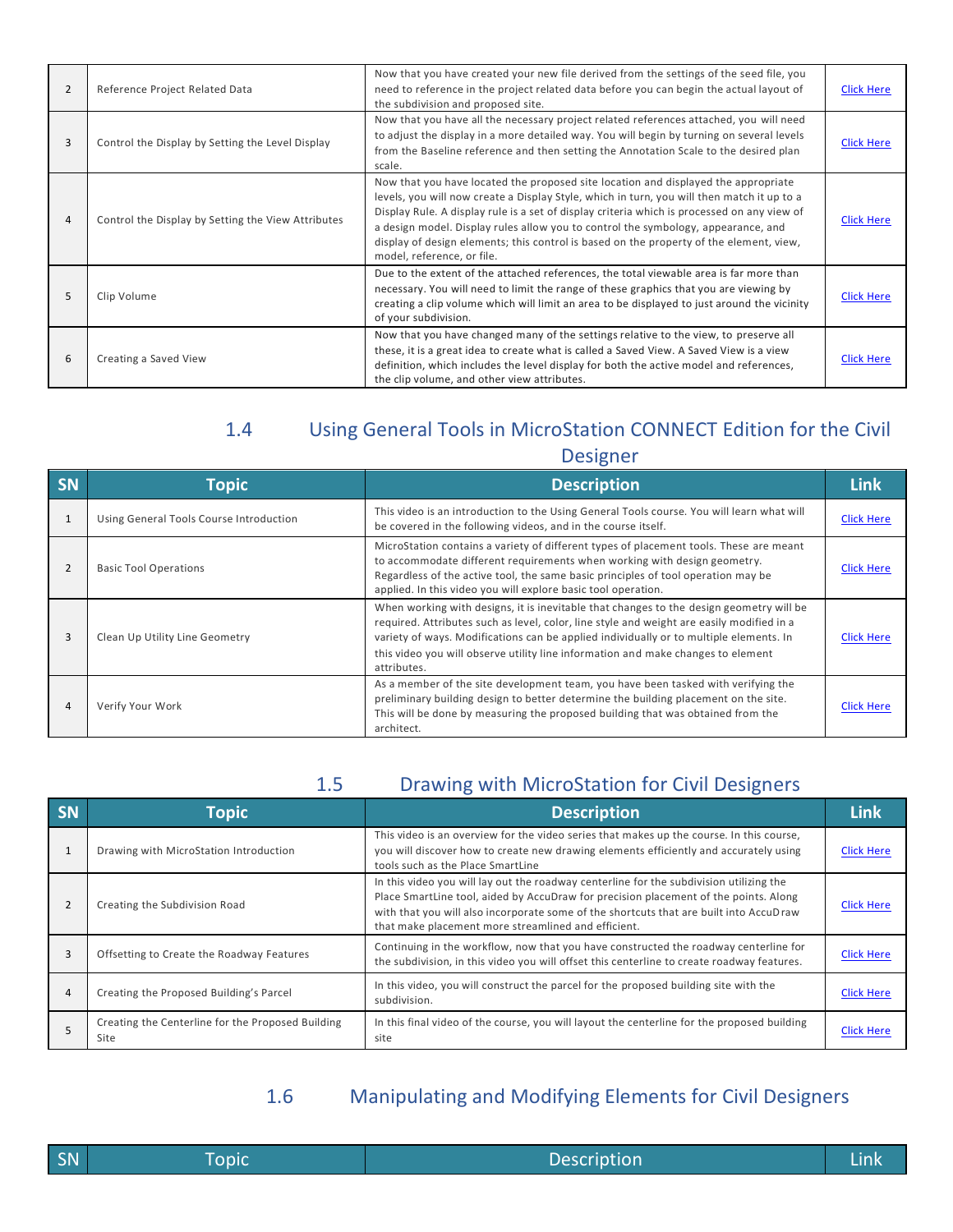| $\mathbf{1}$   | Manipulating and Modifying Elements Introduction | This video is an overview for the video series that makes up the course. In this course,<br>you will discover how to manipulate and modify existing elements by using the tools in<br>the Manipulate toolbox and the Modify toolbox.                                                                                                             | <b>Click Here</b> |
|----------------|--------------------------------------------------|--------------------------------------------------------------------------------------------------------------------------------------------------------------------------------------------------------------------------------------------------------------------------------------------------------------------------------------------------|-------------------|
| $\overline{2}$ | Move and Rotate                                  | In this video you will begin by bringing in the proposed building footprint. With a<br>setting toggled in the References dialog, you can use the standard Manipulate Element<br>tools to operate on a reference as if it were a element such as a line or a shape. In this<br>case, you will move and rotate the building onto the building pad. | <b>Click Here</b> |
| 3              | Copy Parallel                                    | In this video you will begin the layout of your proposed site plan by utilizing the Copy<br>Parallel tool to construct curb lines and parking stalls. You can use this tool when you<br>want to move or copy an element, or portion of an element, parallel to the original.                                                                     | <b>Click Here</b> |
| 4              | Copy                                             | In this video you will continue using the Copy Parallel tool to layout the parking lot<br>features but will also start utilizing the Copy Element tool as well. Here you will use<br>along with it, AccuDraw for precision placement.                                                                                                            | <b>Click Here</b> |
| 5              | Fillet and Trim                                  | In this video, you start to use some of the Modification tools such as the Construct<br>Circular Fillet tool to further layout out the proposed site plan. You will also use<br>trimming tools such as Trim to Intersection and Trim Multiple to clean up extra line<br>work.                                                                    | <b>Click Here</b> |
| 6              | Mirror                                           | The Mirror tool can be used to mirror elements about a horizontal line, a vertical line,<br>or a user-defined line, or about the element center. In this video, you will utilize the<br>Mirror tool to create a mirrored copy of the geometry that you've created thus far to<br>quickly generate the other half of the site.                    | <b>Click Here</b> |
| $\overline{7}$ | Shorten Elements with Trim to Element            | The Trim to Element tool lets you extend or shorten an open element, or multiple<br>open elements simultaneously, to their intersection with one other element.                                                                                                                                                                                  | <b>Click Here</b> |

| <b>Break Element</b> | Break Element is used to remove unwanted portions of elements. In this section,<br>continue to create the proposed curbing near the entrances. Then you will utilize the<br>Break Element tool to break up the continuous line work of the curbing at the<br>proposed site and subdivision's entrances in order to then create the curb returns | <b>Click Here</b> |
|----------------------|-------------------------------------------------------------------------------------------------------------------------------------------------------------------------------------------------------------------------------------------------------------------------------------------------------------------------------------------------|-------------------|
| Construct Chamfer    | To construct a chamfer between two lines or adjacent segments of a line string or<br>shape, you can use the Construct Chamfer tool. In this video you will use the Construct<br>Chamfer to clean up the property line at the entrance of the subdivision.                                                                                       | <b>Click Here</b> |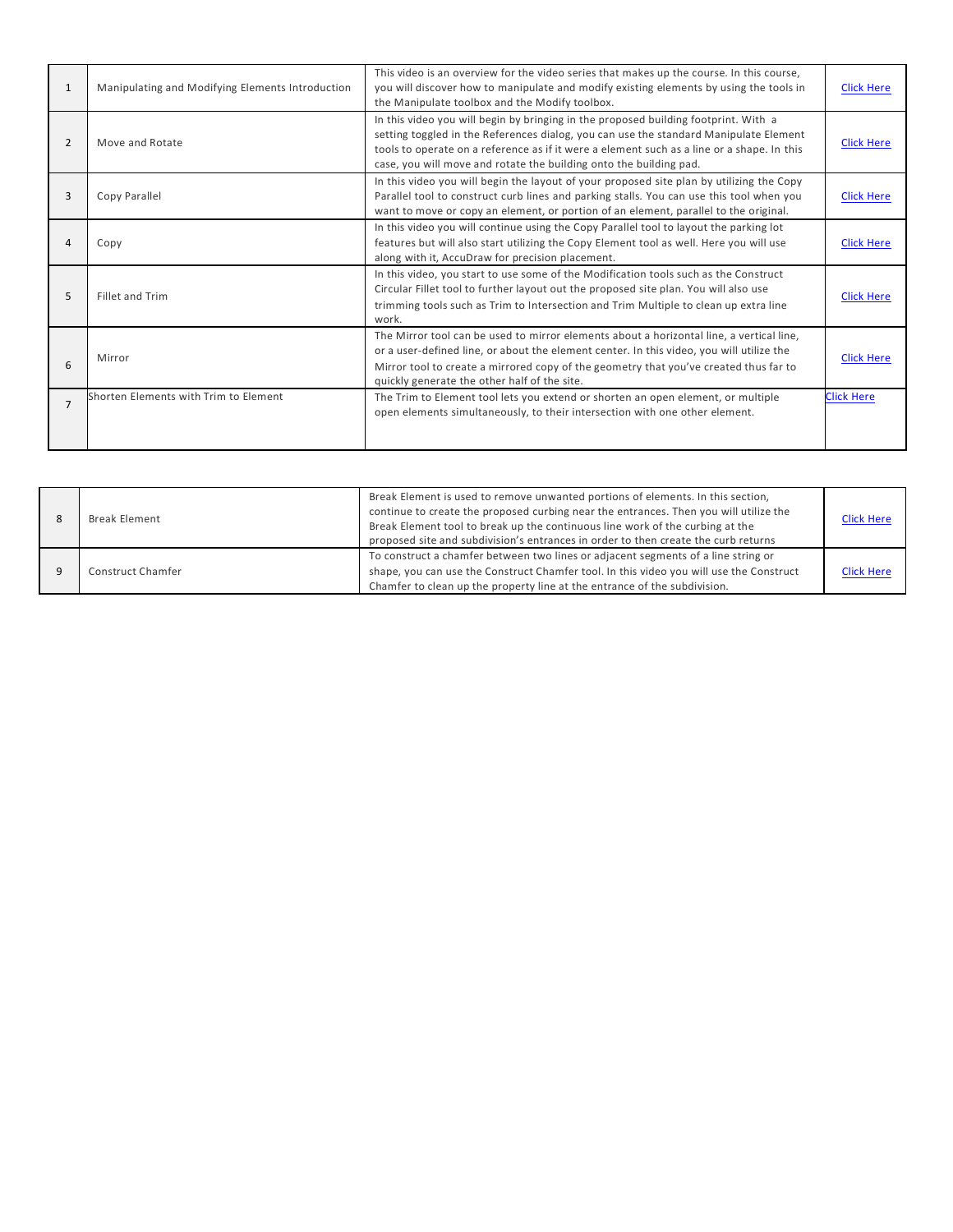### 1.7 Working with Cells for Civil Designers

| SN             | <b>Topic</b>                           | <b>Description</b>                                                                                                                                                                                                                                                                                                                                    | <b>Link</b>       |
|----------------|----------------------------------------|-------------------------------------------------------------------------------------------------------------------------------------------------------------------------------------------------------------------------------------------------------------------------------------------------------------------------------------------------------|-------------------|
| 1              | Working with Cells Course Introduction | This video is an introduction to the Working with Cells course.                                                                                                                                                                                                                                                                                       | <b>Click Here</b> |
| $\overline{2}$ | Place Landscaping Cells                | Placing symbols, or cells, is performed using the Place Active Cell tool. There are a<br>variety of settings to control size, rotation, and AccuDraw can also be useful in aligning<br>cells correctly. In this video you will place landscaping cells on the proposed site plan.                                                                     | <b>Click Here</b> |
| 3              | Creating Site Development Symbols      | Symbols provide the ability to place objects in your designs that may be used to<br>identify specific features without the need to recreate these graphics each time they<br>are used. In MicroStation, symbols are known as cells and are stored in cell libraries. In<br>this video a cell library will be created, and cells added to the library. | <b>Click Here</b> |
| 4              | Landscape and Lighting Cells           | In the previous video, cells were created for a bollard, wheel stop, accessibility symbol<br>and more. Those cells will now be used to embellish the proposed site design.                                                                                                                                                                            | <b>Click Here</b> |
| 5              | Placing Drainage Symbols               | The Proposed Site Plan is almost complete. To complete the cell placement, drainage<br>symbols need to be added to the drainage system and bollards placed next to the<br>dumpster pad. In this video you will use the Place Active Line Terminator command to<br>place drainage cells.                                                               | <b>Click Here</b> |
| 6              | <b>Updating Existing Cells</b>         | The End Wall cell requires several modifications. Extra lines need to be removed and<br>intersections cleaned up. This cell, however, has already been used in the proposed<br>site design. In this video the cell will be edited and the existing instances of the cell in<br>the site plan updated.                                                 | <b>Click Here</b> |
| 7              | Document a Cell Library                | Documenting the content of a cell library is often a necessary task but can be a tedious<br>process that is prone to errors and update issues. If new cells are added or the graphics<br>of a cell are updated, the documentation needs to be updated as well. In this video we<br>will "document" a cell library using Place Cell Index              | <b>Click Here</b> |

## 1.8 Using General Tools in MicroStation CONNECT Edition for the Civil

#### Designer

| <b>SN</b> | <b>Topic</b>                            | <b>Description</b>                                                                                                                                                                                                                                                                                                                                                                | Link              |
|-----------|-----------------------------------------|-----------------------------------------------------------------------------------------------------------------------------------------------------------------------------------------------------------------------------------------------------------------------------------------------------------------------------------------------------------------------------------|-------------------|
|           | Using General Tools Course Introduction | This video is an introduction to the Using General Tools course. You will learn what will<br>be covered in the following videos, and in the course itself.                                                                                                                                                                                                                        | <b>Click Here</b> |
| 2         | <b>Basic Tool Operations</b>            | MicroStation contains a variety of different types of placement tools. These are meant<br>to accommodate different requirements when working with design geometry.<br>Regardless of the active tool, the same basic principles of tool operation may be<br>applied. In this video you will explore basic tool operation.                                                          | <b>Click Here</b> |
|           | Clean Up Utility Line Geometry          | When working with designs, it is inevitable that changes to the design geometry will be<br>required. Attributes such as level, color, line style and weight are easily modified in a<br>variety of ways. Modifications can be applied individually or to multiple elements. In<br>this video you will observe utility line information and make changes to element<br>attributes. | <b>Click Here</b> |
| 4         | Verify Your Work                        | As a member of the site development team, you have been tasked with verifying the<br>preliminary building design to better determine the building placement on the site.<br>This will be done by measuring the proposed building that was obtained from the<br>architect.                                                                                                         | <b>Click Here</b> |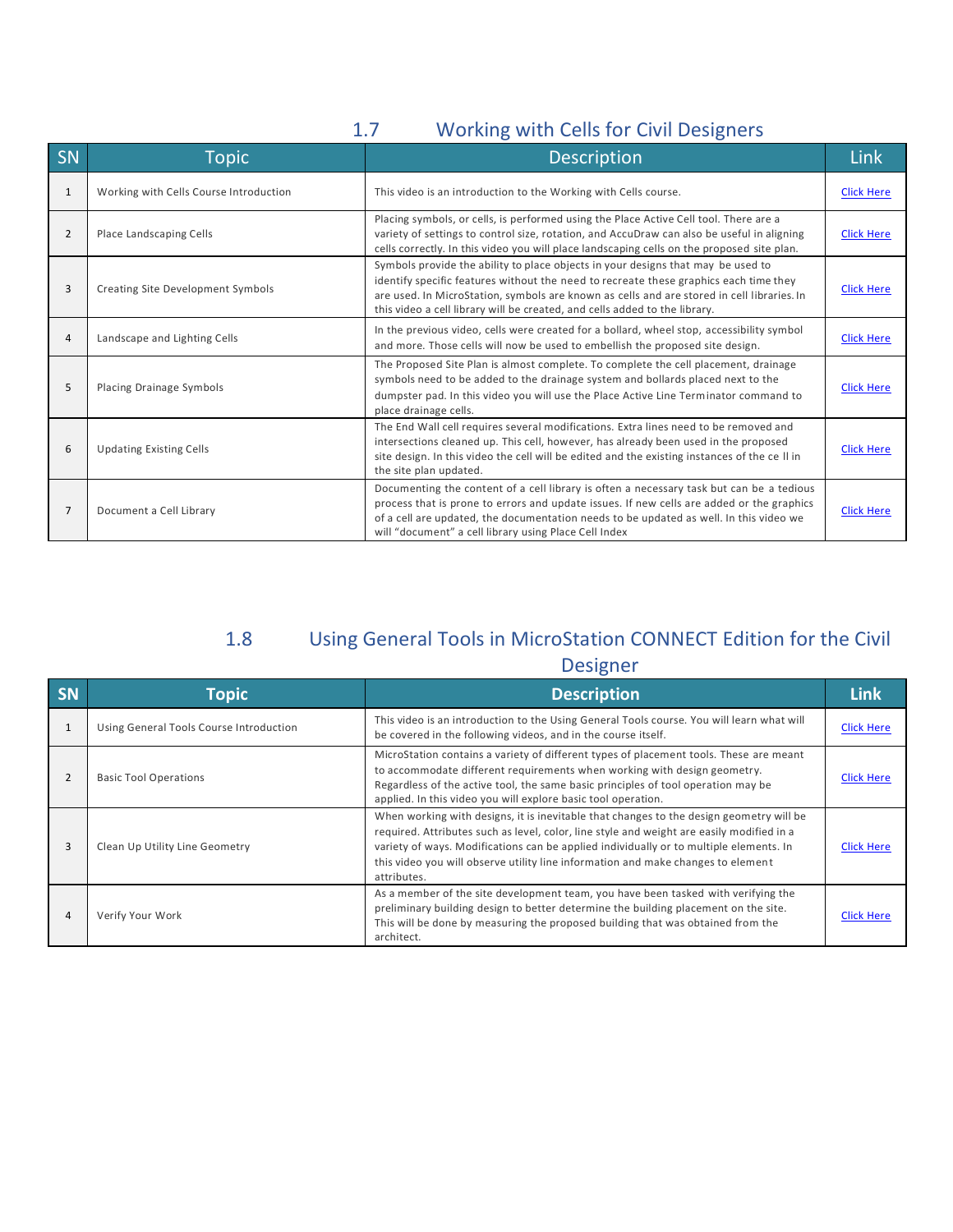## 1.9 Drawing with MicroStation for Civil Designers

| <b>SN</b> | <b>Topic</b>                                              | <b>Description</b>                                                                                                                                                                                                                                                                                                               | Link              |
|-----------|-----------------------------------------------------------|----------------------------------------------------------------------------------------------------------------------------------------------------------------------------------------------------------------------------------------------------------------------------------------------------------------------------------|-------------------|
|           | Drawing with MicroStation Introduction                    | This video is an overview for the video series that makes up the course. In this course,<br>you will discover how to create new drawing elements efficiently and accurately using<br>tools such as the Place SmartLine                                                                                                           | <b>Click Here</b> |
|           | Creating the Subdivision Road                             | In this video you will lay out the roadway centerline for the subdivision utilizing the<br>Place SmartLine tool, aided by AccuDraw for precision placement of the points. Along<br>with that you will also incorporate some of the shortcuts that are built into AccuDraw<br>that make placement more streamlined and efficient. | <b>Click Here</b> |
| 3         | Offsetting to Create the Roadway Features                 | Continuing in the workflow, now that you have constructed the roadway centerline for<br>the subdivision, in this video you will offset this centerline to create roadway features.                                                                                                                                               | <b>Click Here</b> |
|           | Creating the Proposed Building's Parcel                   | In this video, you will construct the parcel for the proposed building site with the<br>subdivision.                                                                                                                                                                                                                             | <b>Click Here</b> |
|           | Creating the Centerline for the Proposed Building<br>Site | In this final video of the course, you will layout the centerline for the proposed building<br>site                                                                                                                                                                                                                              | <b>Click Here</b> |

# 1.10 Manipulating and Modifying Elements for Civil Designers

| SN | <b>Topic</b>                                     | <b>Description</b>                                                                                                                                                                                                                                                                                                                               | Link              |
|----|--------------------------------------------------|--------------------------------------------------------------------------------------------------------------------------------------------------------------------------------------------------------------------------------------------------------------------------------------------------------------------------------------------------|-------------------|
|    | Manipulating and Modifying Elements Introduction | This video is an overview for the video series that makes up the course. In this course,<br>you will discover how to manipulate and modify existing elements by using the tools in<br>the Manipulate toolbox and the Modify toolbox.                                                                                                             | <b>Click Here</b> |
| 2  | Move and Rotate                                  | In this video you will begin by bringing in the proposed building footprint. With a<br>setting toggled in the References dialog, you can use the standard Manipulate Element<br>tools to operate on a reference as if it were a element such as a line or a shape. In this<br>case, you will move and rotate the building onto the building pad. | <b>Click Here</b> |
| 3  | Copy Parallel                                    | In this video you will begin the layout of your proposed site plan by utilizing the Copy<br>Parallel tool to construct curb lines and parking stalls. You can use this tool when you<br>want to move or copy an element, or portion of an element, parallel to the original.                                                                     | <b>Click Here</b> |
|    | Copy                                             | In this video you will continue using the Copy Parallel tool to layout the parking lot<br>features but will also start utilizing the Copy Element tool as well. Here you will use<br>along with it, AccuDraw for precision placement.                                                                                                            | <b>Click Here</b> |
| 5  | Fillet and Trim                                  | In this video, you start to use some of the Modification tools such as the Construct<br>Circular Fillet tool to further layout out the proposed site plan. You will also use<br>trimming tools such as Trim to Intersection and Trim Multiple to clean up extra line<br>work.                                                                    | <b>Click Here</b> |
| 6  | Mirror                                           | The Mirror tool can be used to mirror elements about a horizontal line, a vertical line,<br>or a user-defined line, or about the element center. In this video, you will utilize the<br>Mirror tool to create a mirrored copy of the geometry that you've created thus far to<br>quickly generate the other half of the site.                    | <b>Click Here</b> |

|   | Shorten Elements with Trim to Element | The Trim to Element tool lets you extend or shorten an open element, or multiple open<br>elements simultaneously, to their intersection with one other element.                                                                                                                                                                                 | <b>Click Here</b> |
|---|---------------------------------------|-------------------------------------------------------------------------------------------------------------------------------------------------------------------------------------------------------------------------------------------------------------------------------------------------------------------------------------------------|-------------------|
| 8 | <b>Break Element</b>                  | Break Element is used to remove unwanted portions of elements. In this section,<br>continue to create the proposed curbing near the entrances. Then you will utilize the<br>Break Element tool to break up the continuous line work of the curbing at the<br>proposed site and subdivision's entrances in order to then create the curb returns | <b>Click Here</b> |
|   | Construct Chamfer                     | To construct a chamfer between two lines or adjacent segments of a line string or<br>shape, you can use the Construct Chamfer tool. In this video you will use the Construct<br>Chamfer to clean up the property line at the entrance of the subdivision.                                                                                       | <b>Click Here</b> |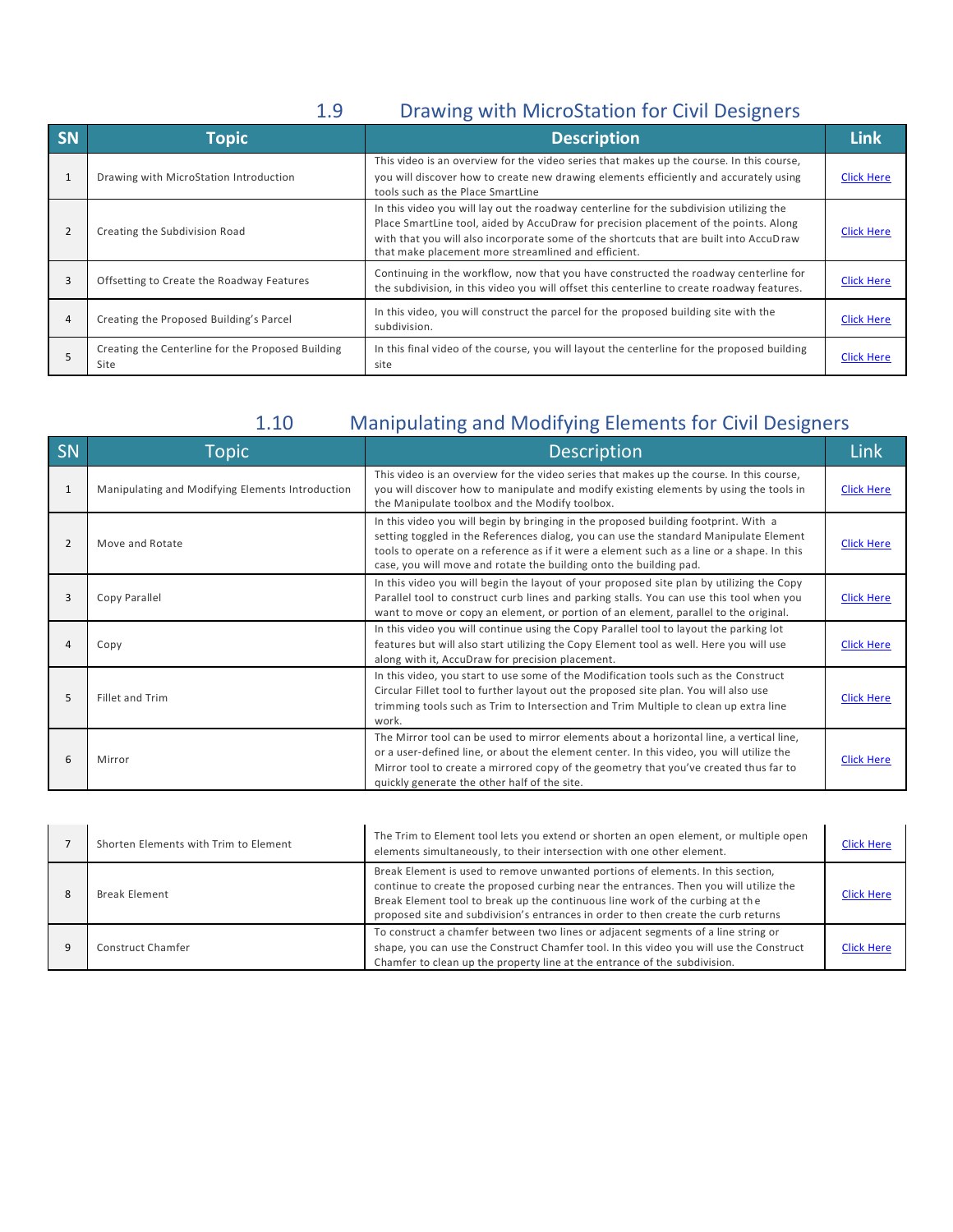# 1.11 Working with Cells for Civil Designers

| SN | <b>Topic</b>                           | Description                                                                                                                                                                                                                                                                                                                                           | <b>Link</b>       |
|----|----------------------------------------|-------------------------------------------------------------------------------------------------------------------------------------------------------------------------------------------------------------------------------------------------------------------------------------------------------------------------------------------------------|-------------------|
| 1  | Working with Cells Course Introduction | This video is an introduction to the Working with Cells course.                                                                                                                                                                                                                                                                                       | <b>Click Here</b> |
| 2  | Place Landscaping Cells                | Placing symbols, or cells, is performed using the Place Active Cell tool. There are a<br>variety of settings to control size, rotation, and AccuDraw can also be useful in aligning<br>cells correctly. In this video you will place landscaping cells on the proposed site plan.                                                                     | <b>Click Here</b> |
| 3  | Creating Site Development Symbols      | Symbols provide the ability to place objects in your designs that may be used to<br>identify specific features without the need to recreate these graphics each time they<br>are used. In MicroStation, symbols are known as cells and are stored in cell libraries. In<br>this video a cell library will be created, and cells added to the library. | <b>Click Here</b> |
| 4  | Landscape and Lighting Cells           | In the previous video, cells were created for a bollard, wheel stop, accessibility symbol<br>and more. Those cells will now be used to embellish the proposed site design.                                                                                                                                                                            | <b>Click Here</b> |
| 5  | Placing Drainage Symbols               | The Proposed Site Plan is almost complete. To complete the cell placement, drainage<br>symbols need to be added to the drainage system and bollards placed next to the<br>dumpster pad. In this video you will use the Place Active Line Terminator command to<br>place drainage cells.                                                               | <b>Click Here</b> |
| 6  | <b>Updating Existing Cells</b>         | The End Wall cell requires several modifications. Extra lines need to be removed and<br>intersections cleaned up. This cell, however, has already been used in the proposed<br>site design. In this video the cell will be edited and the existing instances of the cell in<br>the site plan updated.                                                 | <b>Click Here</b> |
| 7  | Document a Cell Library                | Documenting the content of a cell library is often a necessary task but can be a tedious<br>process that is prone to errors and update issues. If new cells are added or the graphics<br>of a cell are updated, the documentation needs to be updated as well. In this video we<br>will "document" a cell library using Place Cell Index              | <b>Click Here</b> |

# 2 OpenRoads Designer

# 2.1 Navigating Interface

| SN             | <b>Topic</b>                                                        | <b>Description</b>                                                                                                                                                                                                                                                                                                                                                                                                                                                                                   | Link              |
|----------------|---------------------------------------------------------------------|------------------------------------------------------------------------------------------------------------------------------------------------------------------------------------------------------------------------------------------------------------------------------------------------------------------------------------------------------------------------------------------------------------------------------------------------------------------------------------------------------|-------------------|
| $\mathbf{1}$   | Selecting the Workspace, Workset, and Opening the<br>Class dgn File | See how to Start a work session, selecting the Workspace and Workset, and opening the<br>class dgn file                                                                                                                                                                                                                                                                                                                                                                                              | <b>Click Here</b> |
| $\overline{2}$ | Can I work through the class if I don't have the<br>workspace? Yes. | Workspaces and Worksets control file and software settings. You can complete this<br>class (review a "random" file), regardless of whether your workspace matches that used<br>to create the file                                                                                                                                                                                                                                                                                                    | <b>Click Here</b> |
| 3              | <b>Help Dialogs</b>                                                 | Learn how to open the "traditional" Help Dialogs.                                                                                                                                                                                                                                                                                                                                                                                                                                                    | <b>Click Here</b> |
| $\overline{4}$ | CONNECT Advisor - an Introduction                                   | CONNECT Advisor will transform how you learn. Here's a very brief introduction and how<br>to get help.                                                                                                                                                                                                                                                                                                                                                                                               | <b>Click Here</b> |
| 5              | Ribbons, Searching the Ribbons, and Quick Access                    | See how the Tool Ribbons are organized. Learn how to search for tools. See the Quick<br>Access Toolbar.                                                                                                                                                                                                                                                                                                                                                                                              | <b>Click Here</b> |
| 6              | Why Do Files have 2D and 3D Models in them?                         | OpenRoads/OpenRail files often have 2D and 3D Models in them. Why two? Civil<br>Engineering 3D Geometry is defined by combining two separate rule systems:<br>Horizontal and Vertical (often arc-based and parabola-based, respectively). By storing<br>the horizontal graphics and rules in 2D Models, Profile graphics and rules in separate 2D<br>Models, and the resulting 3D graphics in a 3D Model, OpenRoads provides a very clean,<br>intuitive design and information modeling environment. | <b>Click Here</b> |
| 7              | Multiple Views, Multiple Models                                     | Any of the Eight Views can "look into" any of the Models available in the design file (as<br>shown in the Models dialog).                                                                                                                                                                                                                                                                                                                                                                            | <b>Click Here</b> |
| 8              | View Groups: Manage Multiple Views and Models                       | View Groups are a way to manage multiple Views, Models, Display Styles, and so forth.<br>"Multiple Models" is the default for training.                                                                                                                                                                                                                                                                                                                                                              | <b>Click Here</b> |
| 9              | Customize How the Data looks via Display Styles                     | Display Styles allow you to change how the data looks. From Photorealistic (Smooth) to<br>simple (Wireframe), the native 3D Immersive Design Environment can be customized to<br>enrich your design and evaluation experience                                                                                                                                                                                                                                                                        | <b>Click Here</b> |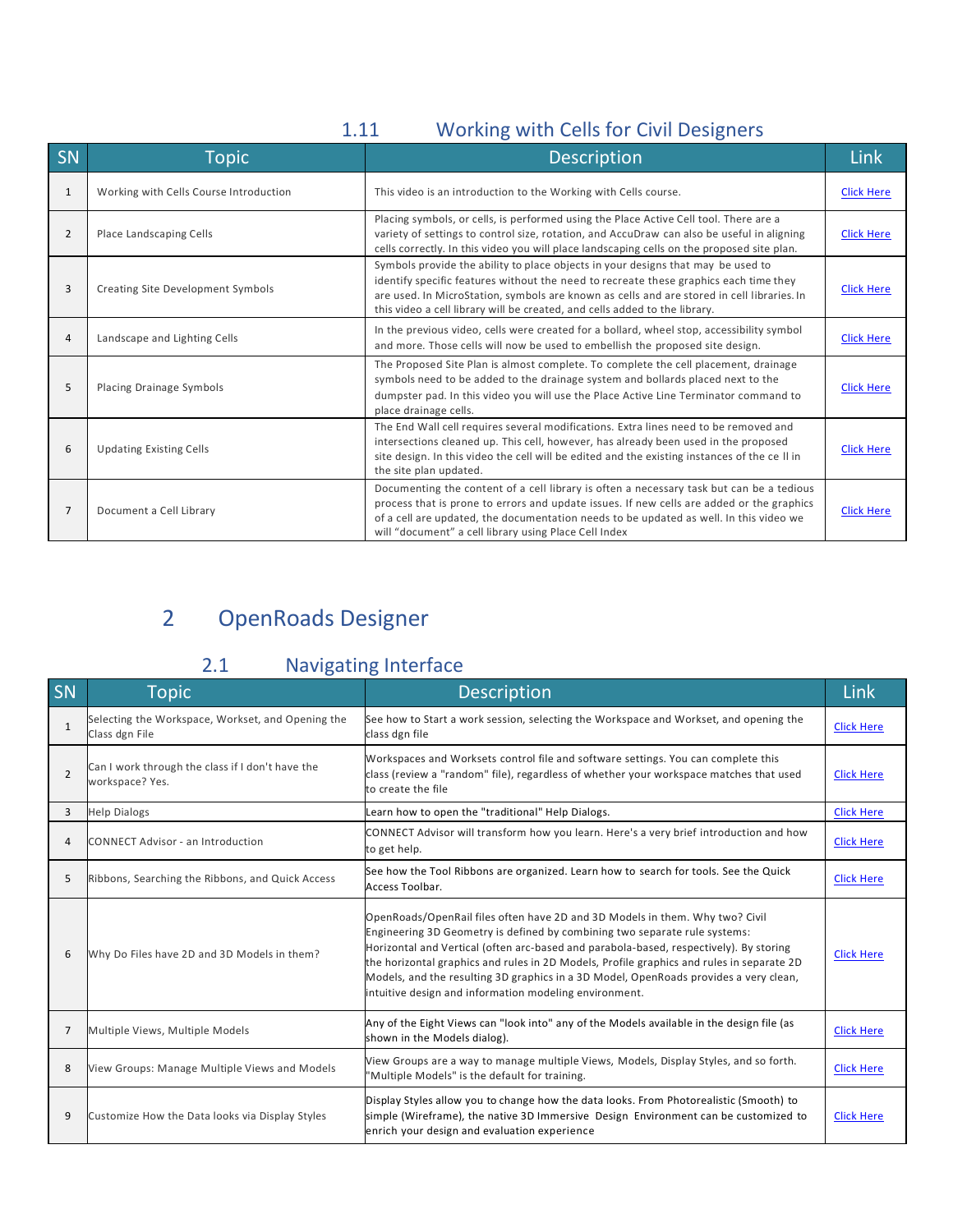| 10 | Hover over a Graphic to Find out about It                   | Hovering over a graphic reveals a tooltip. All elements will show a Type and Level.<br>OpenRoads Features will additional show its Name, Feature Definition, and Active<br>Profile, if any                                                                                                                                                                            | <b>Click Here</b> |
|----|-------------------------------------------------------------|-----------------------------------------------------------------------------------------------------------------------------------------------------------------------------------------------------------------------------------------------------------------------------------------------------------------------------------------------------------------------|-------------------|
| 11 | Click: The Amazing Heads-Up Display                         | Click on a Feature triggers the Heads-Up Display (HUD) - an amazing evaluation and<br>editing tool. Designed to provide access to a wide range of editing capabilities without<br>having to find toolsets, it also is an intuitive evaluation, troubleshooting and<br>documentation tool. You can learn to read how a fe ature was built from the HUD.                | <b>Click Here</b> |
| 12 | Click and Hover to Open a Civil Context Menu                | OpenRoads/OpenRail provides a Civil Engineering-oriented Context Menu for all<br>graphics.                                                                                                                                                                                                                                                                            | <b>Click Here</b> |
| 13 | <b>Exploring the Explorer</b>                               | The Explorer is a core tool in reviewing and editing OpenRoads/OpenRail Features and<br>Settings. It provides shortcuts to capabilities beyond what is available in the Properties<br>dialog. For example, it allows you to search for an Element by Name, zoom to it or Isolate<br>it from the view of other Features.                                               | <b>Click Here</b> |
| 14 | A "Project File" Typically has a lot of Reference Files     | This video shows us opening the Geometry.Dgn - a typical "Project" file. The<br>'Introducing Geometry" file was this file, but with all the Reference files turned off for<br>clarity. "Real" files typically have a LOT of information in them, much of which is in read-<br>only Reference files.                                                                   | <b>Click Here</b> |
| 15 | Reference Files - Turning Display On and Off                | When exploring a design file, it is often good to know what's in the (editable) Active file and<br>what is in (non-editable) Reference Files. Here we show how to turn off the Display of<br>Reference Files.                                                                                                                                                         | <b>Click Here</b> |
| 16 | Reference Files - Turning Snap and Locates On and Off       | Sometimes you want to see a Reference File, but don't want to "interact" with it. You can<br>set its Snap and Locate toggles to prevent snapping to or being able to select a reference<br>element.                                                                                                                                                                   | <b>Click Here</b> |
| 17 | Reference Files - Making them "Subtle"                      | Sometimes you have a great deal of reference graphics that you need to see, but you<br>want to make them "blend into the background", or be less prominent or more subtle, so<br>that they're less "distracting". Here we show some techniques that allow the active file<br>graphics to standout, while still seeing as much of the reference data that you<br>need. | <b>Click Here</b> |
| 18 | Reference Files - Turning Off Properties like<br>Lineweight | Another way to make Reference Files less "intrusive" is using Reference Presentation. You<br>can turn off properties like Lineweight or Linestyle or object types like Text, Fill or<br>Patterns.                                                                                                                                                                     | <b>Click Here</b> |
| 19 | Reference Files - Making them "Subtle"                      | Sometimes you have a great deal of reference graphics that you need to see, but you<br>want to make them "blend into the background", or be less prominent or more subtle, so<br>that they're less "distracting". Here we show some techniques that allow the active<br>file graphics to standout, while still seeing as much of the reference data that you need.    | <b>Click Here</b> |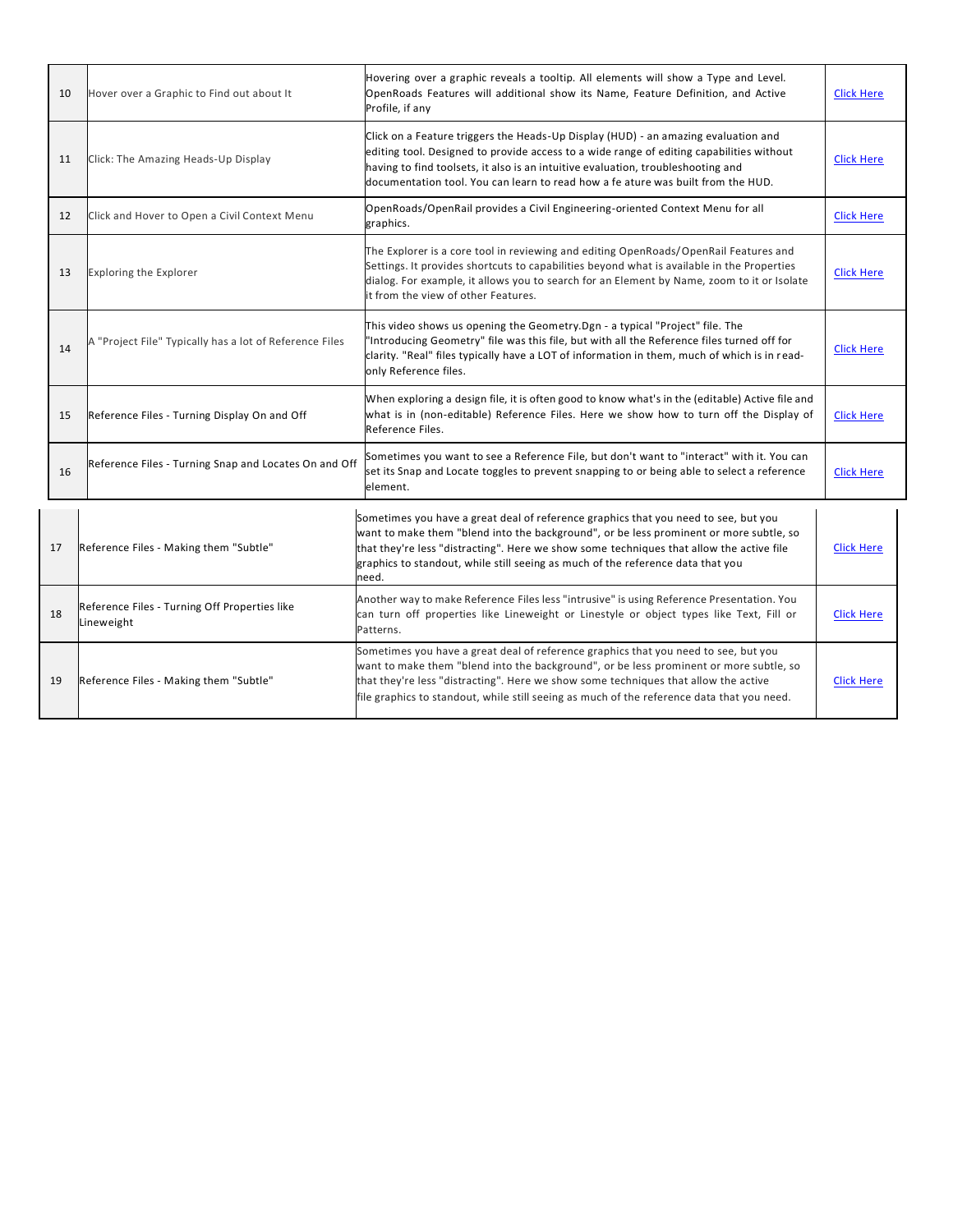### 2.2 Terrain

| <b>SN</b>      | <b>Topic</b>                                                         | <b>Description</b>                                                                                                                                                                   | <b>Link</b>       |
|----------------|----------------------------------------------------------------------|--------------------------------------------------------------------------------------------------------------------------------------------------------------------------------------|-------------------|
| 1              | Introduction to Terrain Display                                      | An overview of terrain models and terrain display, and a review of the ribbon interface.                                                                                             | <b>Click Here</b> |
| $\overline{2}$ | Displaying Terrain Features and Changing Contour<br><b>Intervals</b> | Learn how to toggle on and off the display of terrain features and change contour<br>intervals using the context sensitive menu and the Properties window.                           | <b>Click Here</b> |
| 3              | Using Feature Definitions to Display Terrains                        | Learn how to set and change the terrain model feature definition to control how the terrain<br>is displayed.                                                                         | <b>Click Here</b> |
| 4              | Referencing a 3D Terrain Model to a 2D Project File                  | Learn how to create a 2D project file and reference in a 3D terrain model, set the terrain<br>active, and view the 2D and 3D models.                                                 | <b>Click Here</b> |
| 5              | Using Override Symbology and Element Templates                       | Learn how to control the display of a referenced terrain model with element templates and<br>display styles.                                                                         | <b>Click Here</b> |
| 6              | Label Contours and View Background Map                               | Learn how to add manual contour labels and display a background map with streets and<br>aerial imagery.                                                                              | <b>Click Here</b> |
| $\overline{7}$ | Label and Analyze Terrain Points                                     | Learn how to manually label and analyze terrain points.                                                                                                                              | <b>Click Here</b> |
| 8              | Viewing and Clipping LIDAR Data                                      | In this video, you will learn how to extract a project specific POD from a larger LiDAR<br>data set and save it to a separate file.                                                  | <b>Click Here</b> |
| 9              | Filtering and Editing LIDAR Data                                     | In this video, you will learn how to use the Ground Extraction tools to filter a large<br>majority of unwanted shots and manually edit the rest to produce a final Terrain<br>Model. | <b>Click Here</b> |

# 2.3 Understanding Georeferenced Coordinate Systems & LIDAR

| <b>SN</b> | <b>Topic</b>                        | <b>Description</b>                                                                                                                                           | Link              |
|-----------|-------------------------------------|--------------------------------------------------------------------------------------------------------------------------------------------------------------|-------------------|
|           | <b>Reality Modeling Lecture</b>     | In this video we discuss some of the common issues not setting the GCS can cause,<br>including the differences between systems and what they have in common. | <b>Click Here</b> |
|           | <b>Reality Modeling Walkthrough</b> | In this video we review the Geographic Library and how to apply a specific GCS to your<br>project                                                            | <b>Click Here</b> |
| в         | LiDAR Terrain Lecture               | In this video we discuss one method to take a raw LiDAR data file and create a terrain<br>model useful to our project.                                       | <b>Click Here</b> |
| 4         | Lidar Terrain Clip                  | In this video we learn how to take a large, raw LiDAR file from a clearinghouse and clip it<br>to an area specific to our project.                           | <b>Click Here</b> |
|           | Lidar Terrain Edit                  | In this video we discuss the problem(s) with an unclassified LiDAR file and the process to<br>utilize it.                                                    | <b>Click Here</b> |
| 6         | Lidar Terrain Final                 | In this video we discuss how to create the final terrain model from the edited points.                                                                       | <b>Click Here</b> |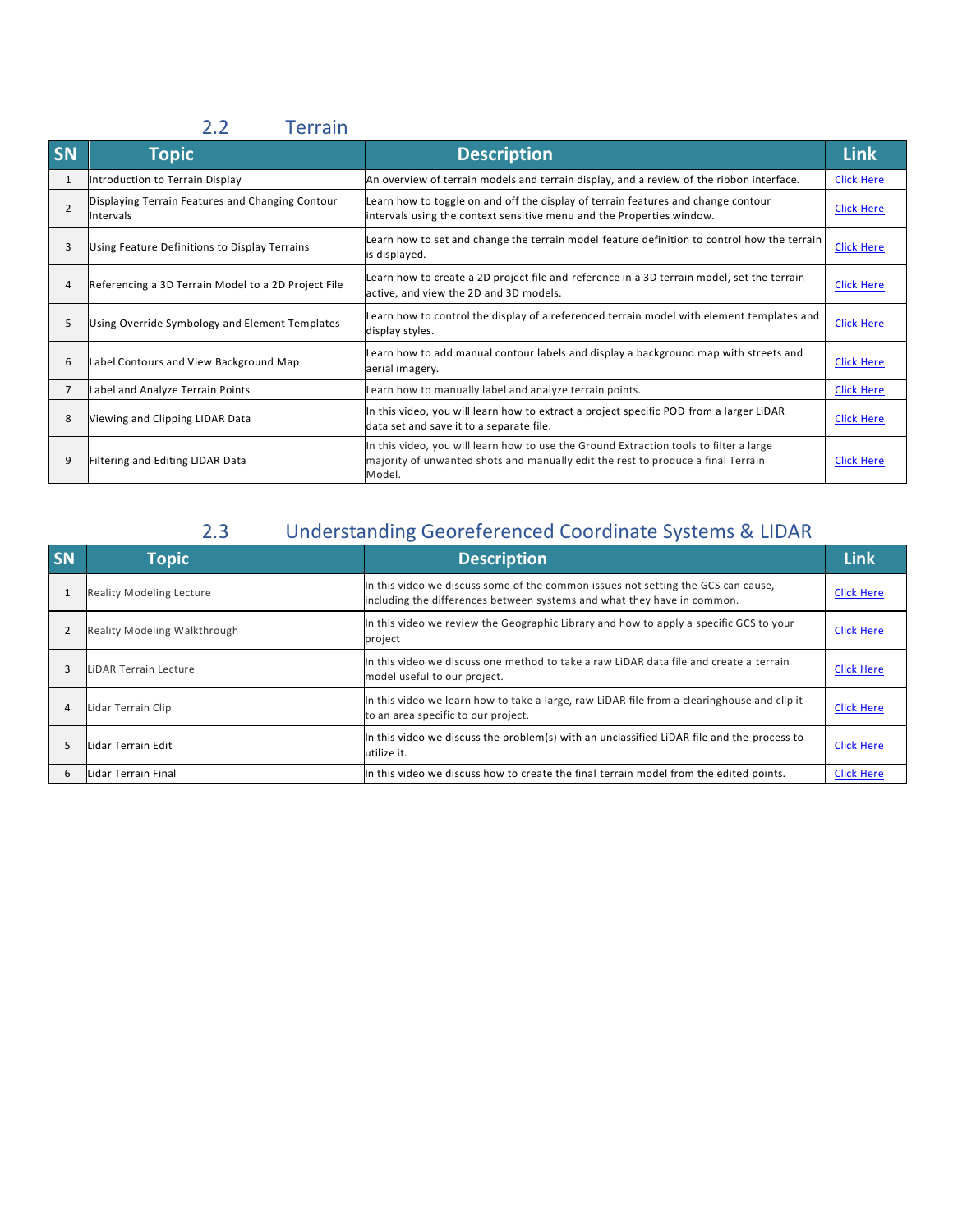# 2.4 Geometry Design

| SN | Topic                                                              | <b>Description</b>                                                                                                                                                 | Link              |
|----|--------------------------------------------------------------------|--------------------------------------------------------------------------------------------------------------------------------------------------------------------|-------------------|
|    | Introduction to QuickStart for OpenRoads Designer<br>Geometry      | In this exercise, you will learn how to select the proper WorkSpace and WorkSet, create<br>a new dgn and review the ribbon interface.                              | <b>Click Here</b> |
|    | <b>Create Horizontal Tangent Elements</b>                          | In this exercise, you will learn how to create horizontal geometric elements.                                                                                      | <b>Click Here</b> |
|    | Create/Edit Horizontal Curves and Create Horizontal<br>Alignment   | In this exercise, you will learn how to create horizontal curve geometric elements and<br>also how to create the horizontal alignment.                             | <b>Click Here</b> |
| 4  | OpenRoads Model Explorer and Horizontal<br><b>Geometry Reports</b> | In this exercise, you will learn how to review geometric elements stored in the dgn file<br>and also how to create a horizontal geometry report of your alignment. | <b>Click Here</b> |
|    | Define Stationing and Annotation                                   | In this exercise, you will learn how to define the horizontal alignment stationing and also<br>how to annotate the alignment.                                      | <b>Click Here</b> |
| 6  | Existing Terrain Model and Define 2D and 3D Views                  | In this exercise, you will learn how to attach the existing terrain model, set the terrain<br>model active and define 2D and 3D views.                             | <b>Click Here</b> |
|    | Define Profile Model View                                          | In this exercise, you will learn how to define a profile model view.                                                                                               | <b>Click Here</b> |
| 8  | Create, Edit, and Review Vertical Geometry                         | In this exercise, you will learn how to create, edit and review vertical geometry.                                                                                 | <b>Click Here</b> |

# 2.5 Beyond Centerline Geometry

| SN             | <b>Topic</b>                                                        | <b>Description</b>                                                                                                                                                                                                                                                                                | <b>Link</b>       |
|----------------|---------------------------------------------------------------------|---------------------------------------------------------------------------------------------------------------------------------------------------------------------------------------------------------------------------------------------------------------------------------------------------|-------------------|
| $\mathbf{1}$   | OpenRoads Remembers. Shown in 4 Lines                               | What's the fundamental differentiator between OpenRoads Features and plain graphics?<br>OpenRoads Remembers! Four Lines in two Tees drive home the difference in 90 seconds.<br>You will never see plain graphics the same way again.                                                             | <b>Click Here</b> |
| $\overline{2}$ | Obedient Road Features vs. Oblivious Graphics                       | Here we manipulate a road with the right side built with plain graphics and the left side<br>build with smart OpenRoads tools. The result: OpenRoads Remembers!                                                                                                                                   | <b>Click Here</b> |
| 3              | Heads Up Display and Properties: everything visible<br>and editable | The Properties dialog extends what you can see and do with the Heads-Up Display.<br>Simply clicking a feature shows its relationships and values.                                                                                                                                                 | <b>Click Here</b> |
| $\overline{a}$ | Edges of Pavement: Very Fast and Really Smart                       | Here we show how fast we can get (smart) Pavement Edges offset from Centerlines.                                                                                                                                                                                                                  | <b>Click Here</b> |
| 5              | Curb Returns: Very Fast and Really Smart                            | Here we show how fast we can get (smart) Curb Returns using the Simple Arc tool.                                                                                                                                                                                                                  | <b>Click Here</b> |
| 6              | Part of my line is gone: what the heck?                             | Gaps and Intervals: What they are and how to edit. Gaps are created when the original<br>feature is truncated, fillet or otherwise has a part that needs to be invisible. We show<br>how to see the gaps and how to edit the original element.                                                    | <b>Click Here</b> |
| $\overline{7}$ | Introducing Taper #1: Variable Offset Tapers                        | Your engineering will require a taper that's controlled either by the Offset Values or the<br>Taper Ratio. Here we explore how to build tapers where the Offsets rule.                                                                                                                            | <b>Click Here</b> |
| 8              | I want just a part of an element offset                             | When you only need part of a feature offset, use Single Offset Partial to create it. Use Snaps<br>when you can to establish relationships.                                                                                                                                                        | <b>Click Here</b> |
| 9              | Manipulating a Pavement Edge with a Taper                           | Pavement Edges tend to have a lot of dependencies (relationships). Here we edit a lot of<br>things to show how the taper behaves in a manner we would expect (honoring our Design<br>Intent).                                                                                                     | <b>Click Here</b> |
| 10             | Introducing Taper #2: Ratio Offset Tapers                           | Your engineering will require a taper that's controlled either by the Offset Values or the<br>Taper Ratio. Here we explore how to build tapers where the Ratio rules.                                                                                                                             | <b>Click Here</b> |
| 11             | Another Curb Return                                                 | You've mastered this, but the next video is cool.                                                                                                                                                                                                                                                 | <b>Click Here</b> |
| 12             | Curb Return: 3-Center Arc                                           | See how easy it is to Place a 3-Center Arc.                                                                                                                                                                                                                                                       | <b>Click Here</b> |
| 13             | Changing a Simple Arc to Something More<br>Impressive               | You put in a Simple Arc, but need a 3-Center Arc or need Spirals? No problem: you can<br>use the Properties dialog to make changes. All Arcs are stored with all the fields required<br>to model even the most complex curve. The Properties dialog makes it easy to make it<br>what you want it. | <b>Click Here</b> |
| 14             | Creating Cul-de-Sacs                                                | Creating a Cul-de-Sac in less than a minute.                                                                                                                                                                                                                                                      | <b>Click Here</b> |
| 15             | Driveway #1: No tie-in to existing                                  | Create a "smart" driveway perpendicular to a road. The driveway can be "slid" along the<br>road, maintaining its (perpendicular) geometry. You can adjust the Skew angle if desired.<br>This technique works for larger side road as well.                                                        | <b>Click Here</b> |
| 16             | Driveway #2: Tie into Existing Centerline                           | Create a driveway of a given length that ties into an existing centerline perpendicular to<br>the road. If the road moves the driveway remains perpendicular to the road from a new<br>location along the existing centerline.                                                                    | <b>Click Here</b> |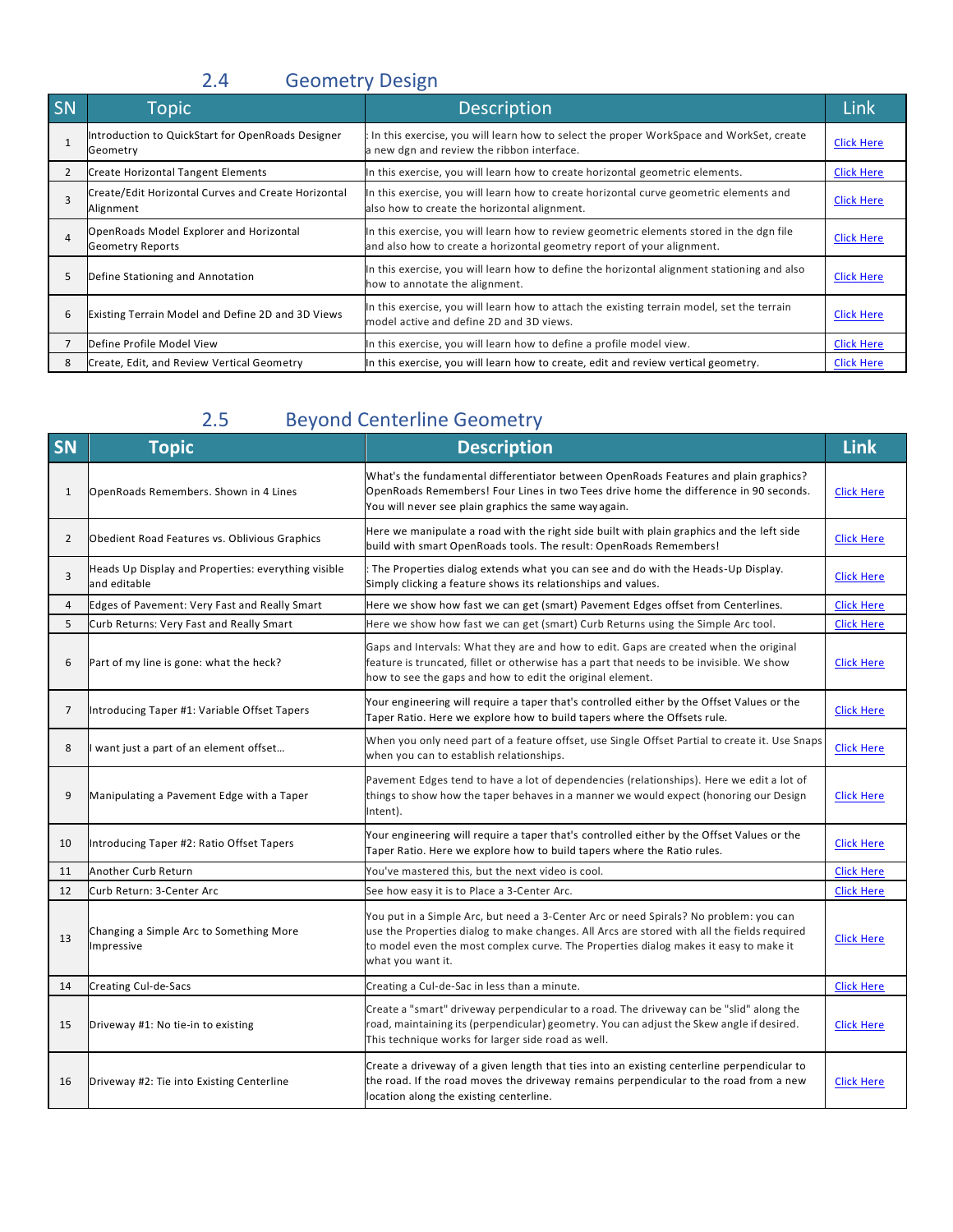| 17 | Driveway #3: Match Existing Edges                                                  | Create a driveway of a given length whose new edges match the existing edges. Moving<br>the Road adjusts the portion of the existing edges used.                                                                                                                                                                                                               | <b>Click Here</b> |
|----|------------------------------------------------------------------------------------|----------------------------------------------------------------------------------------------------------------------------------------------------------------------------------------------------------------------------------------------------------------------------------------------------------------------------------------------------------------|-------------------|
| 18 | Conjunction Junction: Hook Up Individual Elements<br>into a Single Complex Element | Conjunction Junction: Hook Up Individual Elements into a Single Complex Element.<br>Complex by Element groups individual geometry into a single chain. It's easier for us<br>humans to manage long clearly named entities than their individual components. We<br>can use the Manual Method to select each component or let Automatic connect them<br>for you. | <b>Click Here</b> |
| 19 | Using Complex Redefine                                                             | This video shows how to use the Complex Redefine tool to redefine a portion of the Pike<br>Rd. Alignment                                                                                                                                                                                                                                                       | <b>Click Here</b> |
| 20 | Create Geometry Using Civil AccuDraw                                               | This video shows how to create lines and arcs using Civil AccuDraw and snaps.                                                                                                                                                                                                                                                                                  | <b>Click Here</b> |
| 21 | Editing Geometry with the Table Editor                                             | This video shows how to use the Table Editor to make changes to the horizontal<br>geometry.                                                                                                                                                                                                                                                                    | <b>Click Here</b> |
| 22 | Applying and Verifying Design Standards                                            | This video shows how to apply design standards to the horizontal alignment using the<br>Design Standard tool and also how use the Civil Message Center to review any errors or<br>warnings and how to fix them.                                                                                                                                                | <b>Click Here</b> |
| 23 | <b>Creating Vertical Curves</b>                                                    | This video shows how to create vertical curves.                                                                                                                                                                                                                                                                                                                | <b>Click Here</b> |

## 2.6 Using and Editing Templates

| SN             | <b>Topic</b>                                                                     | <b>Description</b>                                                                                                                                                                                                                                                                         | <b>Link</b>       |
|----------------|----------------------------------------------------------------------------------|--------------------------------------------------------------------------------------------------------------------------------------------------------------------------------------------------------------------------------------------------------------------------------------------|-------------------|
| 1              | Welcome and Workspace Setup                                                      | This lecture introduces the basic theory behind templates and demonstrates how to<br>setup the proper civil training workspace required for the exercises in this course.                                                                                                                  | <b>Click Here</b> |
| $\overline{2}$ | Review and Edit a Template                                                       | Learn how to open and navigate the Create Templates dialog to review and edit existing<br>templates, review and modify point properties, and examine point constraints.                                                                                                                    | <b>Click Here</b> |
| 3              | Assemble a New Template Backbone from Existing<br>Components                     | Learn how to create a new template by assembling existing components already in the<br>template library.                                                                                                                                                                                   | <b>Click Here</b> |
| $\overline{4}$ | Using the Template Library Organizer                                             | Use the Template Library Organizer to copy templates from the standards template<br>library to the project template library.                                                                                                                                                               | <b>Click Here</b> |
| 5              | Adding End Conditions to a Template                                              | Add a fill ditch end condition.                                                                                                                                                                                                                                                            | <b>Click Here</b> |
| 6              | Modify a Template to Meet Project Needs                                          | Learn to modify a template with a good "backbone" and replace the end conditions to<br>meet project specifications which include a fill ditch solution when limited right of way is<br>available for desirable slope selections to intersect the existing ground.                          | <b>Click Here</b> |
| $7^{\circ}$    | Introduction to Templates                                                        | Introduction to Template Points, Components and Constraints                                                                                                                                                                                                                                | <b>Click Here</b> |
| 8              | Create a Single Lane Pavement Component                                          | In this exercise, you will learn how to create a simple 12-foot lane component as well<br>how to create parametric constraint labels                                                                                                                                                       | <b>Click Here</b> |
| 9              | Create a Two-Lane Pavement Component                                             | In this exercise, you will learn how to create a two-lane component by inserting a new point<br>and using a vector offset to control the directional slope of that point.                                                                                                                  | <b>Click Here</b> |
| 10             | Create a Simple Curb                                                             | In this exercise, you will learn to create a simple curb component.                                                                                                                                                                                                                        | <b>Click Here</b> |
| 11             | Define Shoulder Rollover Locks                                                   | In this exercise, you will learn how to add to a Rollover Lock to a shoulder to set a maximum<br>grade break between the shoulder and the pavement.                                                                                                                                        | <b>Click Here</b> |
| 12             | Create a Widening Template that Matches Existing<br>Pavement Slope               | In this exercise, you will learn how to create a widening template that matches the<br>existing pavement slope.                                                                                                                                                                            | <b>Click Here</b> |
| 13             | Create a Median Barrier                                                          | In this exercise, you will learn how to create a barrier and ensure that it remains a minimum<br>height above both the left and right pavement edges.                                                                                                                                      | <b>Click Here</b> |
| 14             | Create Display Rules to Display and Undisplay<br>Median Barrier and Median Ditch | In this exercise, you will learn to create a template that will display a median ditch when<br>the median width is 20' or greater and only display the median barrier when the median<br>width is less than or equal to 20'. You will accomplish this by using Component Display<br>Rules. | <b>Click Here</b> |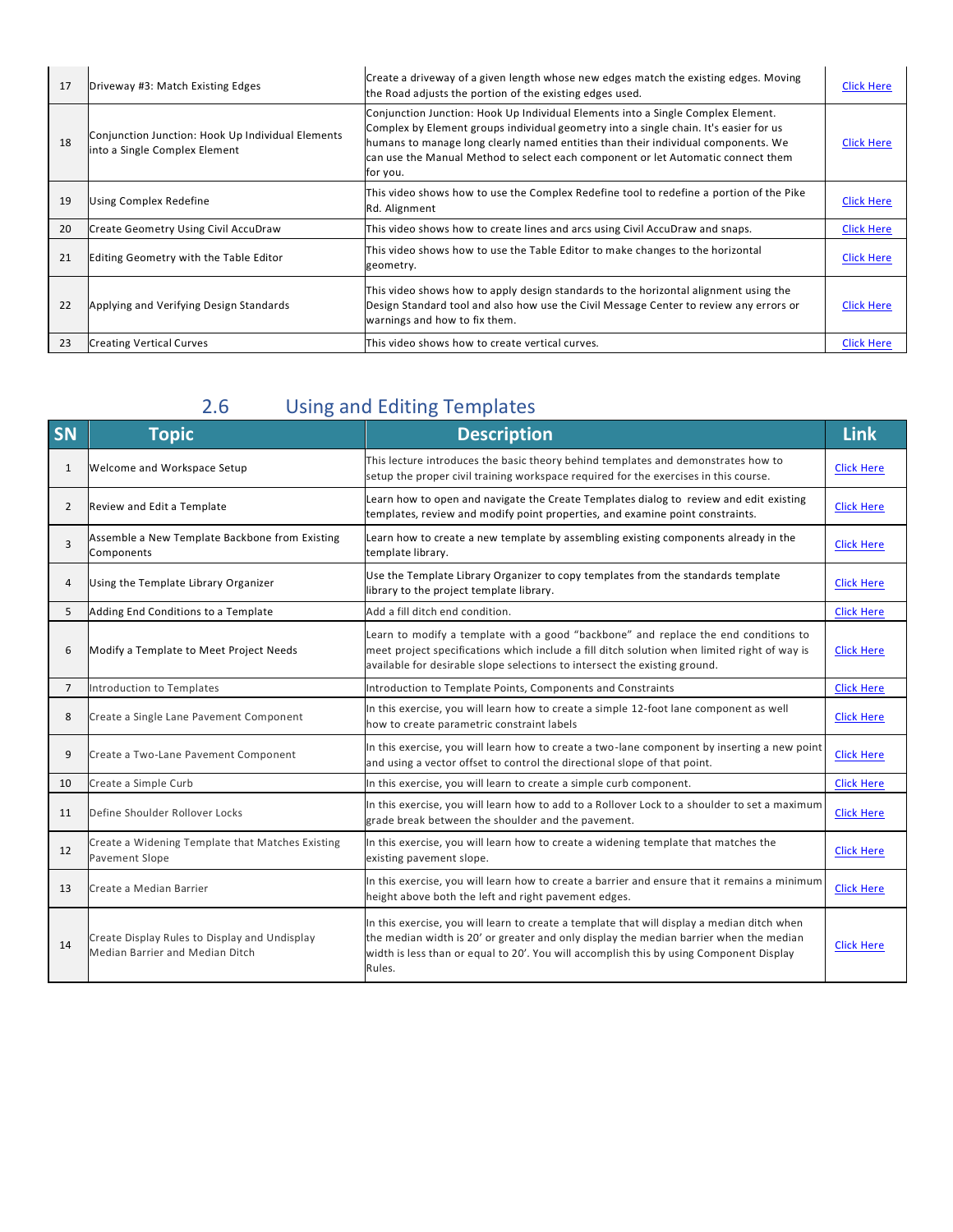### 2.7 Defining Template End Conditions

| <b>SN</b>      | <b>Topic</b>                                                             | <b>Description</b>                                                                                                                                 | Link              |
|----------------|--------------------------------------------------------------------------|----------------------------------------------------------------------------------------------------------------------------------------------------|-------------------|
| $\mathbf{1}$   | Introduction to End Conditions                                           | Provides a brief introduction into what makes End Conditions tick. How properties and<br>priority feature in the operation and resulting geometry. | <b>Click Here</b> |
|                | Exercise 1 - Build and Test a Multiple-Slope End<br>Condition (Part One) | In depth instruction on End Conditions and how to create a multiple slope End<br>Condition.                                                        | <b>Click Here</b> |
| 3              | Exercise 1 - Build and Test a Multiple-Slope End<br>Condition (Part Two) | In depth instruction on End Conditions and how to create a multiple slope End<br>Condition.                                                        | <b>Click Here</b> |
| $\overline{a}$ | Exercise 2 – Create a Multi-Slope Cut & Fill with a<br>Cut Ditch         | Add a cut ditch to a Multiple cut/fill End Condition Solution.                                                                                     | <b>Click Here</b> |
|                | Exercise 3 - Build a Constant Width/Varying Slope<br>Clear Zone          | Build a template that ties into the existing ground at a set offset.                                                                               | <b>Click Here</b> |
| $\mathsf{6}$   | Exercise 4 – Build and Test a Template that Places a<br>Cut Wall         | Build and test an End Condition that places a wall based on a found feature definition.                                                            | <b>Click Here</b> |
|                | Exercise 5 – Create a forced Right of Way End<br>Condition               | Build and test an End Condition that places a 2:1 slope unless the Right of Way line<br>feature falls within the tie point.                        | <b>Click Here</b> |

### 2.8 Modeling - Retaining Walls, Benching, and Complex End Conditions

| SN | <b>Topic</b>                   | <b>Description</b>                                                                                        | Link              |
|----|--------------------------------|-----------------------------------------------------------------------------------------------------------|-------------------|
|    | <b>General Principles</b>      | An overview of general modeling principles.                                                               | <b>Click Here</b> |
|    | Variable Slope - Fixed Width   | Learn how to model a slope that ties to a fixed width such as a right of way or wall.                     | <b>Click Here</b> |
|    | Fixed Depth and Width Ditch    | Learn how to model a ditch with a fixed depth and width.                                                  | <b>Click Here</b> |
|    | <b>Retaining Walls</b>         | Learn to model a variable height retaining walls.                                                         | <b>Click Here</b> |
|    | <b>Stepped Retaining Walls</b> | Learn to model a stepped retaining wall that increases in height at a fixed interval.                     | <b>Click Here</b> |
| 6  | <b>Gabion Retaining Walls</b>  | Learn to model a gabion or other stepped wall that has a horizontal setback for each<br>step of the wall. | <b>Click Here</b> |
|    | Benching                       | Learn to model benching end conditions.                                                                   | <b>Click Here</b> |

### 2.9 Template Triggers and Switches

| SN             | <b>Topic</b>                                                    | <b>Description</b>                                                                                                                                                                                                                                                                                                                                                                                                                                                                                                                          | <b>Link</b>       |
|----------------|-----------------------------------------------------------------|---------------------------------------------------------------------------------------------------------------------------------------------------------------------------------------------------------------------------------------------------------------------------------------------------------------------------------------------------------------------------------------------------------------------------------------------------------------------------------------------------------------------------------------------|-------------------|
| 1              | Exercise 1 - Create Template Null Points                        | In this video, you will learn how to create template null points and apply horizontal<br>feature constraints.                                                                                                                                                                                                                                                                                                                                                                                                                               | <b>Click Here</b> |
| 2              | Exercise 1 - Create Component Display Rules                     | In this video, you will learn how to create component display rules that will<br>automatically turn off curb & gutter, berm, sidewalk and end condition components<br>when an intersection matchline element is added as a corridor reference.                                                                                                                                                                                                                                                                                              | <b>Click Here</b> |
| $\overline{3}$ | Components                                                      | In this video you will, learn how to create parent-child relationships between the<br>sidewalk berm, sidewalk and end condition components so that they turn off<br>Exercise 1 - Create Parent-Child Relationships Between automatically when the curb & gutter components turn off. Parent-child relationships<br>allow for multiple components to be associated to one component. This is useful when<br>assigning Component Display Rules (you assign rules to parent component and child<br>components will follow rule automatically). | <b>Click Here</b> |
| Δ              | Exercise 1 - Add Corridor References                            | In this video, we will synchronize the template and add corridor references.                                                                                                                                                                                                                                                                                                                                                                                                                                                                | <b>Click Here</b> |
| 5              | Exercise 2 - Review Template and Create Template Null<br>Points | In this video, you are going to learn how to create a component display rule to hide the<br>turn lane as the default template condition. A null point will then be used to control<br>when the turn lane (or auxiliary lane) will be displayed.                                                                                                                                                                                                                                                                                             | <b>Click Here</b> |
| $\mathsf{6}$   | Exercise 2 - Create Turn Lane Component Display<br>Rule         | In this video, we will show how to create component display rules so that when the<br>EOP R point moves to the right of the LL R point the turn lane and all of its components<br>turn on automatically.                                                                                                                                                                                                                                                                                                                                    | <b>Click Here</b> |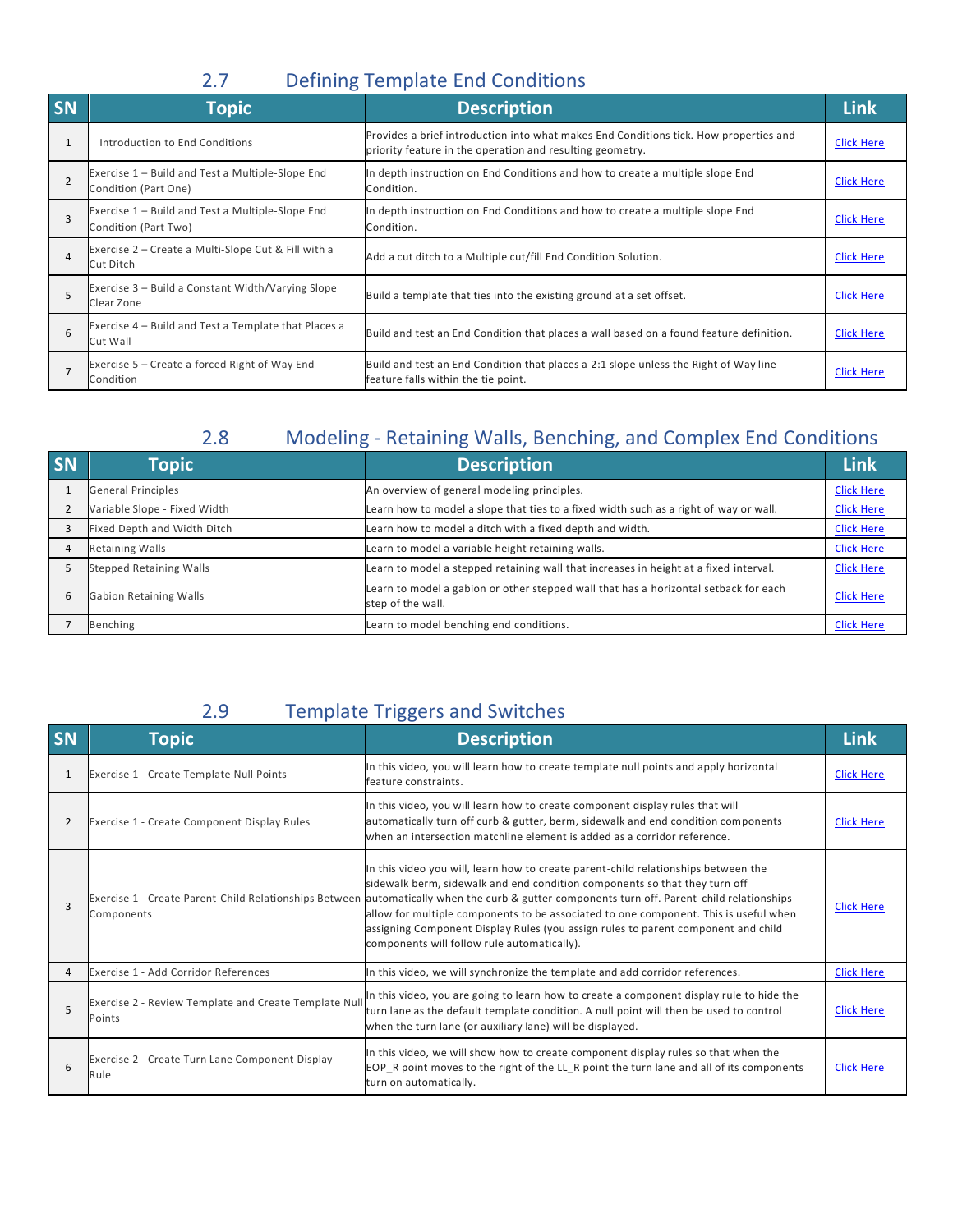|    | Exercise 2 - Create Template Drop and Review Cross<br>Sections                    | In this video, we will create a new template drop and add a corridor reference that will<br>widen the template and create the turn lane. | <b>Click Here</b> |
|----|-----------------------------------------------------------------------------------|------------------------------------------------------------------------------------------------------------------------------------------|-------------------|
|    | Exercise 3 - Create Right of Way End Condition<br>Switch                          | In this video, we will create an end condition that will search horizontally for the<br>existence of a right of way feature.             | <b>Click Here</b> |
|    | Exercise 3 - Apply Right of Way End Condition to Fill<br>Slopes and Wall Template | In this video, we will show how to add the right of way end condition switch to the wall<br>template.                                    | <b>Click Here</b> |
| 10 | Exercise 3 - Apply Fill Slopes and Wall to Turn Lane<br>Template                  | In this video, we will apply the EC-Fill Slopes + Wall template to the 2 Lanes + Turn Lane<br>+ Aux Lane-RT-Urban w/ROW template.        | <b>Click Here</b> |

# 2.10 Understanding the Power of the Bentley Template Library

| <b>SN</b> | <b>Topic</b>                    | <b>Description</b>                                                                                                                 | <b>Link</b>       |
|-----------|---------------------------------|------------------------------------------------------------------------------------------------------------------------------------|-------------------|
|           | Organization and Standards      | A discussion on how to use spreadsheets to plan and organize data when creating a<br>template library.                             | <b>Click Here</b> |
|           | <b>Components and Pavements</b> | A discussion on best practices for creating components such as curbs, pavements, and<br>shoulders.                                 | <b>Click Here</b> |
|           | <b>Component Combinations</b>   | A discussion how to bring together individual components and assign Display Rules,<br>Rollover locks, and Alternate Surface paths. | <b>Click Here</b> |
|           | <b>Overlay Components</b>       | A discussion of creating overlay components for cross slope corrections and milling.                                               | <b>Click Here</b> |
|           | Linear and Surface Templates    | A discussion of linear and surface templates.                                                                                      | <b>Click Here</b> |
| 6         | <b>Corridor Templates</b>       | A discussion of how the final corridor templates are assembled.                                                                    | <b>Click Here</b> |
|           | Shoulder Rollover               | A discussion of the five ways shoulder rollover calculation can be computed.                                                       | <b>Click Here</b> |

## 2.11 Modeling Techniques - Ramps and Gores

| <b>SN</b>      | <b>Topic</b>                                                                 | <b>Description</b>                                                                                                                                                                                                                                                                                                                                                                                                    | <b>Link</b>       |
|----------------|------------------------------------------------------------------------------|-----------------------------------------------------------------------------------------------------------------------------------------------------------------------------------------------------------------------------------------------------------------------------------------------------------------------------------------------------------------------------------------------------------------------|-------------------|
| 1              | Ramp Gore Modeling Method 1: Model Using                                     | In this video you will learn how to prepare your mainline corridor for ramp gore modeling<br>Geometry, Terrain Model and Surface Templates - Part by removing the shoulder and grading components from the mainline corridor. You will<br>also learn how to create an edge of pavement profile and 3D feature.                                                                                                        | <b>Click Here</b> |
| $\overline{2}$ | Ramp Gore Modeling Method 1: Model Using                                     | This video will discuss how to project slopes and create profiles and 3D features in the<br>ramp gore area. We will also discuss how to create a terrain model from the 3D features<br>Geometry, Terrain Model and Surface Templates - Part and apply a surface template to the terrain model. And lastly, we will show<br>how to display 3D features onto the ramp profile and design the ramp vertical<br>geometry. | <b>Click Here</b> |
| 3              | Ramp Gore Modeling Method 2: Model Using<br>Corridors and Templates - Part 1 | In this video we will demonstrate how to design and model the ramp gore area using a<br>separate corridor and single template drop.                                                                                                                                                                                                                                                                                   | <b>Click Here</b> |
| 4              | Ramp Gore Modeling Method 2: Model Using<br>Corridors and Templates - Part 2 | In this video we will show how to display the ramp take off profile, design the ramp<br>vertical geometry and adjust the grading between the mainline corridor and ramp<br>corridor.                                                                                                                                                                                                                                  | <b>Click Here</b> |
| 5              | Ramp Gore Modeling Method 3: Model Using<br>Vertical Gore Template - Part 1  | The purpose of this video is to show how OpenRoads Designer Templates can be used<br>to determine minimum, maximum, and most desirable ramp profiles based on<br>allowable rollover.                                                                                                                                                                                                                                  | <b>Click Here</b> |
| 6              | Ramp Gore Modeling Method 3: Model Using<br>Vertical Gore Template - Part 2  | This video discusses the key concepts of how the vertical gore template was created and<br>how it functions.                                                                                                                                                                                                                                                                                                          | <b>Click Here</b> |
| $\overline{7}$ | Ramp Gore Modeling Method 3: Model Using<br>Vertical Gore Template - Part 3  | This video shows how to apply the vertical gore template to corridors.                                                                                                                                                                                                                                                                                                                                                | <b>Click Here</b> |
| 8              | Ramp Gore Modeling Method 3: Model Using<br>Vertical Gore Template - Part 4  | This video continues the discussion on how to apply the vertical gore template to corridors.                                                                                                                                                                                                                                                                                                                          | <b>Click Here</b> |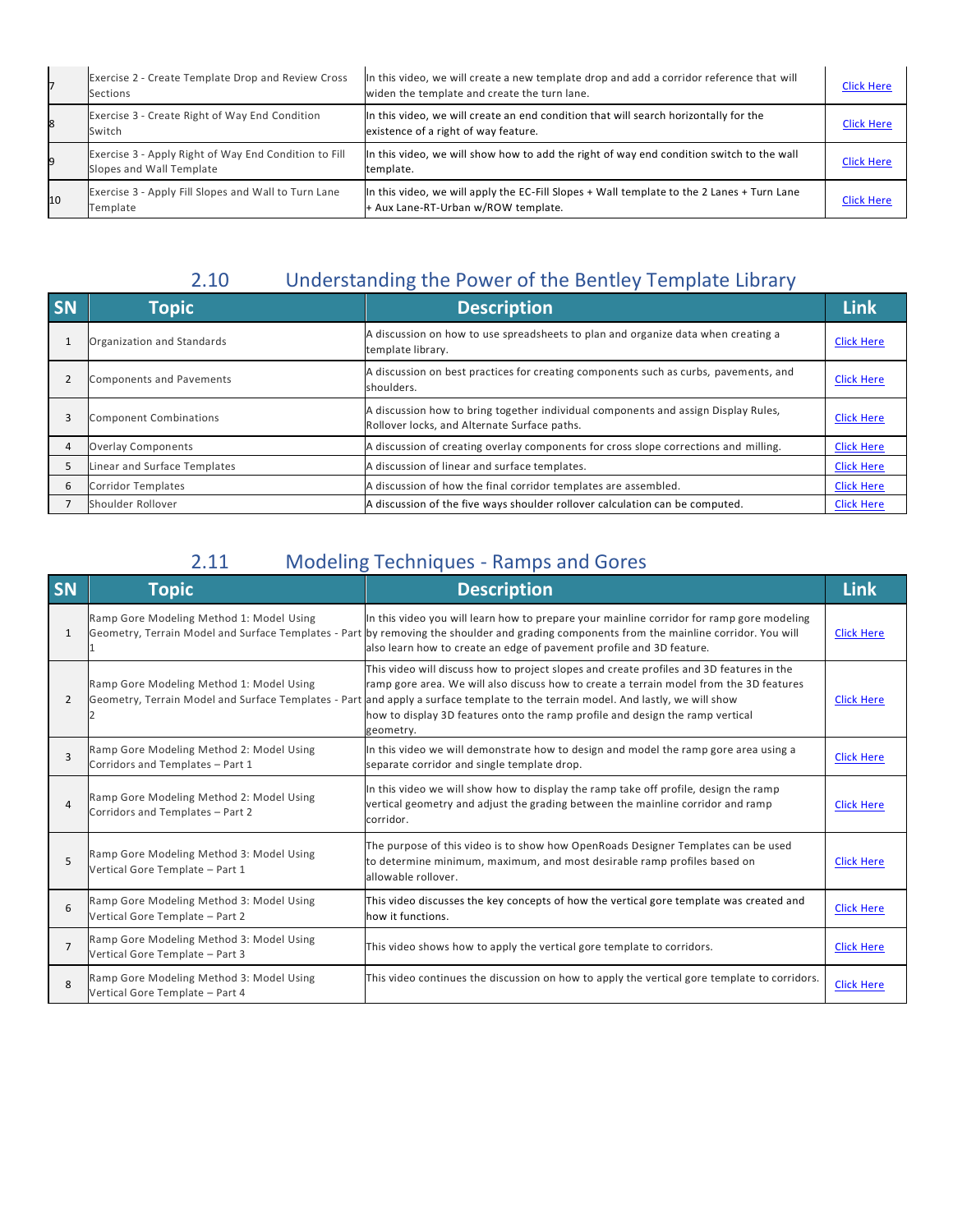# 2.12 Corridor Modelling

| SN             | <b>Topic</b>                                                                                                     | <b>Description</b>                                                                                                                                                                                                                                                                                                                                                                                                                                                                                      | <b>Link</b>       |
|----------------|------------------------------------------------------------------------------------------------------------------|---------------------------------------------------------------------------------------------------------------------------------------------------------------------------------------------------------------------------------------------------------------------------------------------------------------------------------------------------------------------------------------------------------------------------------------------------------------------------------------------------------|-------------------|
| 1              | Introduction and Getting Started                                                                                 | In this exercise, you will learn how to start OpenRoads Designer, select the proper<br>WorkSpace and WorkSet, create a 2D dgn file, attach reference files, set the active<br>terrain model, and define 2D and 3D Model Views.                                                                                                                                                                                                                                                                          | <b>Click Here</b> |
| 2              | Create Corridor                                                                                                  | In this exercise, you will create a corridor for London Rd. and assign template drops to<br>the corridor. You will also learn how to view the corridor in 2D and 3D.                                                                                                                                                                                                                                                                                                                                    | <b>Click Here</b> |
| 3              | Review the 3D Model and Create Dynamic Cross<br><b>Sections</b>                                                  | In this exercise you will learn how to view the corridor in 3D and view the corridor cross<br>sections.                                                                                                                                                                                                                                                                                                                                                                                                 | <b>Click Here</b> |
| 4              | Modify the Corridor                                                                                              | In this exercise, you will learn how to modify the corridor and review the modifications.                                                                                                                                                                                                                                                                                                                                                                                                               | <b>Click Here</b> |
| 5              | <b>Create Superelevation</b>                                                                                     | In this exercise, you will learn how to create Superelevation for London Rd. using the<br>Superelevation tools. Superelevation is the rotation of the pavement on the approach<br>to and through a horizontal curve. Superelevation tools compute how the road will<br>transition from normal cross slope to a fully super elevated section and back again.                                                                                                                                             | <b>Click Here</b> |
| 6              | Assign Superelevation to Corridor and Review Cross<br><b>Sections</b>                                            | In this exercise, you will learn to assign Superelevation to a corridor and review the cross<br>sections to ensure the Superelevation has been applied correctly to the corridor.                                                                                                                                                                                                                                                                                                                       | <b>Click Here</b> |
| $\overline{7}$ | Exercise 1: Create the Corridor and Assign Template<br>Drops                                                     | In this video, you will learn to create a corridor and assign template drops to the<br>corridor. You will also learn how to view the corridor in 2D & 3D.                                                                                                                                                                                                                                                                                                                                               | <b>Click Here</b> |
| 8              | Exercise 2: Add, Copy and Edit Template Drops                                                                    | In this video, you will learn how to add template drops between the two driveways and<br>also how to transition the curb height across the driveways. We will use 2 different<br>methods to place the templates drops. The first method will be to create a new template<br>drop and then edit the template drop and the second method will be making a copy of a<br>template drop. We will not cover the detailed modeling of the driveway at this time. That<br>will be covered in a separate course. | <b>Click Here</b> |
| 9              | Exercise 2: Create Parametric Constraints to Create<br>Dropped Curb & Transition Curb Height                     | In this video, we will use parametric constraints to override the default curb height so<br>that we can place a dropped curb at the driveway and also transition between dropped<br>curb and full height curb.                                                                                                                                                                                                                                                                                          | <b>Click Here</b> |
| 10             | Exercise 2: Create Key Stations at Driveways                                                                     | This video will show how to Create Key Stations at Driveway 1 and Driveway 2.                                                                                                                                                                                                                                                                                                                                                                                                                           | <b>Click Here</b> |
| 11             | Exercise 2: Copy Edited Template from the Corridor<br>to the Template Library with Template Library<br>Organizer | This video will show you how to copy the edited template from the corridor and save it to<br>the template library using the Template Library Organizer.                                                                                                                                                                                                                                                                                                                                                 | <b>Click Here</b> |
| 12             | Exercise 3: Create Point Control for Right Edge of<br>Pavement                                                   | This video will show how to create a horizontal point control to follow the right edge of<br>pavement geometry.                                                                                                                                                                                                                                                                                                                                                                                         | <b>Click Here</b> |
| 13             | Exercise 3: Create Secondary Alignment for Left<br>Edge of Pavement Taper                                        | This video will show how to create a secondary alignment to change the direction of<br>template processing to go perpendicular from the left edge of pavement taper<br>geometry.                                                                                                                                                                                                                                                                                                                        | <b>Click Here</b> |
| 14             | Exercise 3: Import and Export Parametric<br>Constraints                                                          | This video will show how import parametric constraints to adjust the pavement depths by<br>importing the values from an ASCII text file and you will also learn how to export<br>parametric constraints to an ASCII text file.                                                                                                                                                                                                                                                                          | <b>Click Here</b> |
| 15             | Exercise 3: Create Turn Lane Template Drops and<br>Add Corridor References                                       | In this video we will create additional template drops in the areas where right turn lanes<br>are needed and also add the left edge of pavement geometry as a corridor reference to<br>control the left edge of pavement turn lane.                                                                                                                                                                                                                                                                     | <b>Click Here</b> |
| 16             | Exercise 3: Create Parametric Constraints for Center<br>Turn Lane Width, Shoulder Slope & Ditch Width            | In this video we will show how to use parametric constraints to change the width of the<br>center turn lane and also adjust the shoulder slopes to transition from the existing<br>slopes to -4.00%. We will also show how to use parametric constraints to adjust the<br>ditch width.                                                                                                                                                                                                                  | <b>Click Here</b> |
| 17             | Exercise 4: Target Aliasing                                                                                      | In this video you will learn how to target other corridors and terrain using Target<br>Aliasing. You will learn how to target the abutment wall corridors and the existing<br>terrain with the target aliasing tool.                                                                                                                                                                                                                                                                                    | <b>Click Here</b> |
| 18             | Exercise 4: End Condition Exceptions                                                                             | This video will show how to override the default template end conditions using End<br>Condition Exceptions.                                                                                                                                                                                                                                                                                                                                                                                             | <b>Click Here</b> |
| 19             | Exercise 4: OpenRoads Model Explorer                                                                             | This video will show how to review the Corridor Model and all the data associated to<br>the corridor with the OpenRoads Model Explorer.                                                                                                                                                                                                                                                                                                                                                                 | Click Here        |
| 20             | Exercise 4: Corridor Clipping                                                                                    | In this video we will take a look at how to use Corridor Clipping to clip out a portion of<br>the S.R. 97 corridor where it crosses over the London Rd. corridor                                                                                                                                                                                                                                                                                                                                        | Click Here        |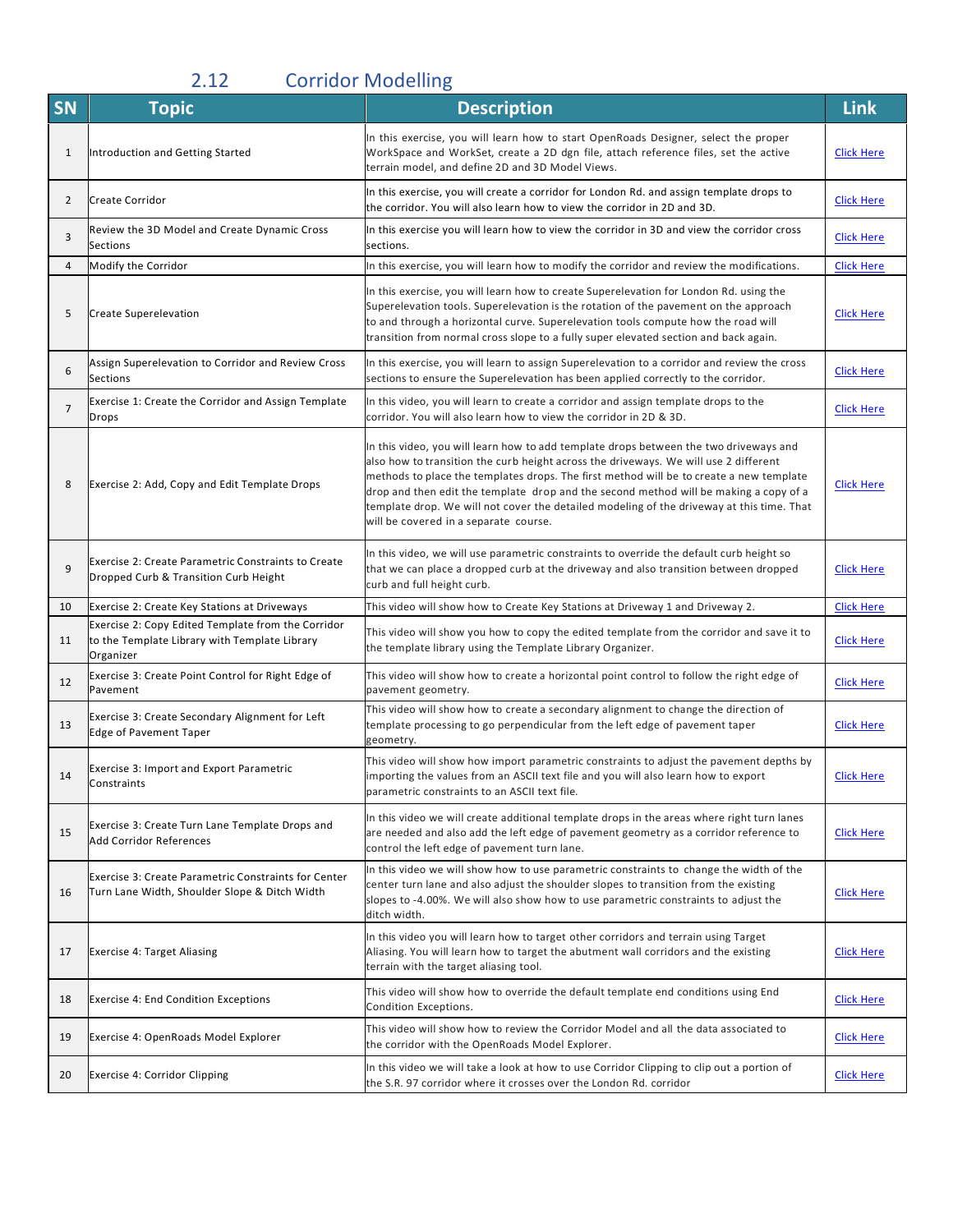### 2.13 Superelevation

| SN             | <b>Topic</b>                                                      | <b>Description</b>                                                                                                                                                                                                                                                                                                                    | <b>Link</b>       |
|----------------|-------------------------------------------------------------------|---------------------------------------------------------------------------------------------------------------------------------------------------------------------------------------------------------------------------------------------------------------------------------------------------------------------------------------|-------------------|
| $\mathbf{1}$   | Introduction to Superelevation                                    | Introduction to OpenRoads Superelevation.                                                                                                                                                                                                                                                                                             | <b>Click Here</b> |
| $\overline{2}$ | Exercise 1: Review and Edit Superelevation XML<br>Preferences     | In this exercise, we will review and edit the Superelevation XML preferences.                                                                                                                                                                                                                                                         | <b>Click Here</b> |
| 3              | Exercise 2: Create Superelevation Section and Lanes               | In this exercise, you will learn how to create Superelevation sections and lanes for a<br>multi-lane divided highway.00                                                                                                                                                                                                               | <b>Click Here</b> |
| 4              | Exercise 3: Calculate Superelevation (Rules-Based)                | In this exercise, you will learn how to calculate the Superelevation transitions for a<br>multi-lane divided highway using the Superelevation XML preferences file and how to<br>review Superelevation data by creating a Superelevation report.                                                                                      | <b>Click Here</b> |
| 5              | Exercise 4: Import Superelevation (Manual and<br>Non-rules Based) | In this exercise, you will learn how to import Superelevation data using a .csv file (comma<br>separated values). CSV files are typically created by exporting Excel spreadsheets. Many<br>designers use an Excel spreadsheet for Superelevation calculations in lieu of using<br>OpenRoads Designer for Superelevation calculations. | <b>Click Here</b> |
| 6              | Exercise 5-1: Modifying Superelevation Sections                   | In this exercise, you will learn how to change the design speed of a Superelevation<br>section.                                                                                                                                                                                                                                       | <b>Click Here</b> |
| $\overline{7}$ | Exercise 5-2: Viewing and Editing Superelevation<br>Diagram       | In this exercise, you will learn how to view and edit the Superelevation diagram.                                                                                                                                                                                                                                                     | <b>Click Here</b> |
| 8              | Exercise 5-3: Superelevation Editor                               | In this exercise, you will learn how to use the Superelevation editor.                                                                                                                                                                                                                                                                | <b>Click Here</b> |
| 9              | Exercise 5-4: Editing and Inserting Cross Slopes                  | In this exercise, you will learn how to edit cross slopes graphically and also how to insert<br>additional slopes.                                                                                                                                                                                                                    | <b>Click Here</b> |
| 10             | Exercise 6: Auxiliary Lanes - Adding Lanes                        | In this exercise, you will learn how to add auxiliary lanes to the westbound and<br>eastbound lanes.                                                                                                                                                                                                                                  | <b>Click Here</b> |
| 11             | Exercise 7: Assigning Superelevation to Corridors                 | In this exercise you will learn how to assign Superelevation lanes to a corridor and how to<br>review the cross sections.                                                                                                                                                                                                             | <b>Click Here</b> |
| 12             | Exercise 8: Automated Superelevation Method                       | In this exercise, you will learn how to calculate and assign Superelevation to a corridor using<br>the automated Superelevation method.                                                                                                                                                                                               | <b>Click Here</b> |

### 2.14 Customizing Superelevation Rule Files

| <b>SN</b> | <b>Topic</b>                         | <b>Description</b>                                                                                                     | <b>Link</b>       |
|-----------|--------------------------------------|------------------------------------------------------------------------------------------------------------------------|-------------------|
|           | Defining Superelevation              | An overview of applying Superelevation to a corridor.                                                                  | <b>Click Here</b> |
|           | Max e Rate                           | Learn how to define Max e Rates standards using either a tabular or an equation<br>method.                             | <b>Click Here</b> |
|           | <b>Transition Distance</b>           | Learn how to define Transition Distance standards using either a tabular or an equation<br>method.                     | <b>Click Here</b> |
| 4         | <b>Runout and Transition Options</b> | Learn how the Runout and Transition options affect the Superelevation calculations.                                    | <b>Click Here</b> |
|           | <b>Runtime Variables</b>             | Learn how to use Runtime variables to prompt users for information that can affect the<br>Superelevation calculations. | <b>Click Here</b> |
| 6         | <b>Custom Key Stations</b>           | Learn how to use Custom Key Stations to calculate non-standards Superelevation<br>transition points.                   | <b>Click Here</b> |
|           | Importing SUP and SEP Files          | Learn how to import existing SUP or SEP Superelevation data into OpenRoads Designer.                                   | <b>Click Here</b> |

### 2.15 Intersection Design- Horizontal and Vertical Geometry

| <b>SN</b> | <b>Topic</b>                                                              | <b>Description</b>                                                                                                            | Link              |
|-----------|---------------------------------------------------------------------------|-------------------------------------------------------------------------------------------------------------------------------|-------------------|
|           | Create the Edge of Pavement Geometry                                      | In this exercise, you will learn how to create the edge of pavement horizontal geometry                                       | <b>Click Here</b> |
|           | Create Geometry for the Median                                            | In this exercise, you will create the median edge of pavement horizontal geometry.                                            | <b>Click Here</b> |
|           | Create Vertical Geometry Along Edge of Pavement                           | In this exercise, you will learn the tools used to create profiles for the edge of pavement<br>horizontal geometry.           | <b>Click Here</b> |
|           | Create Vertical Geometry Along Match Line and<br><b>Boundary Elements</b> | In this exercise, you will learn the tools and process used to create profiles along the<br>match line and boundary elements. | <b>Click Here</b> |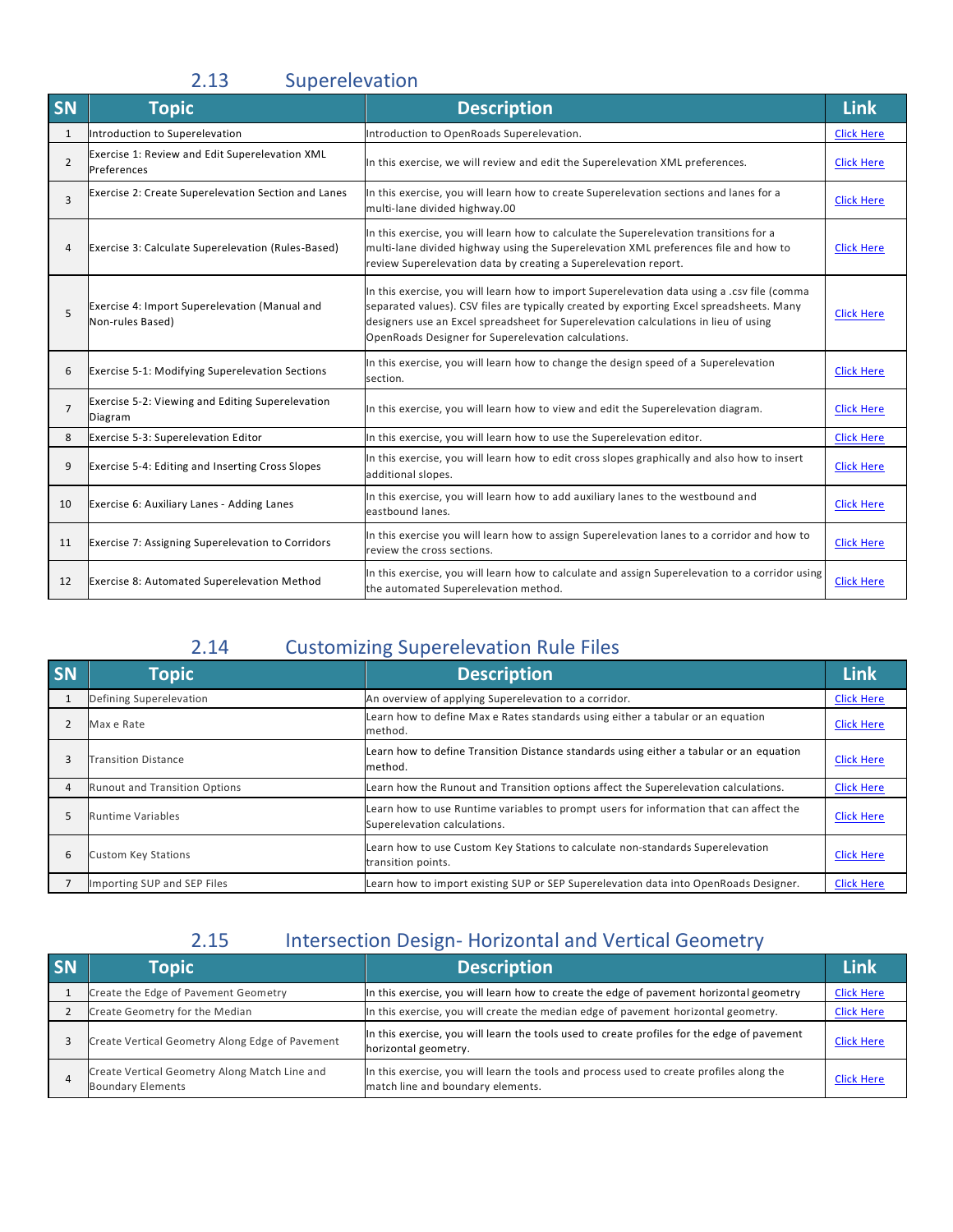| 15 | Create Profiles Along the North Island Edge of<br>Pavement             | In this exercise, you will learn the process to create the north island vertical geometry.                                                                                                                                                                                                                                                                                                                                                                        | <b>Click Here</b> |
|----|------------------------------------------------------------------------|-------------------------------------------------------------------------------------------------------------------------------------------------------------------------------------------------------------------------------------------------------------------------------------------------------------------------------------------------------------------------------------------------------------------------------------------------------------------|-------------------|
| 6  | Create a Terrain Model of the Proposed Intersection<br>Roadway Surface | In this exercise, you will learn how to define the profiles along the median edge of<br>pavement. You will create a terrain model of the intersection pavement surface. The<br>median profiles and 3D elements will be created by "draping" the 2D median geometry<br>onto the terrain model. Once the terrain model is created, we will then analyze the<br>drainage patterns by displaying the contours and adjust the model to correct some<br>grading issues. | <b>Click Here</b> |

### 2.16 Intersection Design- 3D Modelling

| <b>SN</b> | <b>Topic</b>                                               | <b>Description</b>                                                                                                                                                                        | Link              |
|-----------|------------------------------------------------------------|-------------------------------------------------------------------------------------------------------------------------------------------------------------------------------------------|-------------------|
|           | Model the Island and Median Curbs                          | In this video, you will model the island and median curbs using linear templates.                                                                                                         | <b>Click here</b> |
|           | Model the Interior Areas of the Islands and Median         | In this video, you will model the area inside of the islands and the median by creating a<br>terrain for each and then applying a surface template that will create the concrete<br>caps. | <b>Click here</b> |
|           | Model the Pavement Layers                                  | In this video, you will model the pavement layers using a surface template.                                                                                                               | <b>Click here</b> |
| 4         | Model the Curb and Gutter, Sidewalks and End<br>Conditions | In this video, you will model the curb and gutter, sidewalks, and external side slopes<br>using a linear template.                                                                        | <b>Click here</b> |
|           | Create a Combined Finished Grade Terrain Model             | In this video, you will learn how to create a combined finished grade terrain model from<br>the Church Rd. Corridor, Church Rd. Intersection, and the London Rd. Corridor.                | <b>Click here</b> |

#### 2.17 Civil Cells

| <b>SN</b>      | <b>Topic</b>                                                            | <b>Description</b>                                                                                                                                                                                   | <b>Link</b>       |
|----------------|-------------------------------------------------------------------------|------------------------------------------------------------------------------------------------------------------------------------------------------------------------------------------------------|-------------------|
| 1              | Exercise 1: Using Civil Cells in OpenRoads Designer                     | Learn how to place a civil cell and understand the rules to the reference elements that<br>are created.                                                                                              | <b>Click Here</b> |
| $\overline{2}$ | Exercise 1: Reviewing a Civil Cell                                      | Learn how to review civil cells in the 3D model and using the Explorer.                                                                                                                              | <b>Click Here</b> |
|                | Exercise 1: Using Alternatives when Placing Civil<br>Cells              | Learn how the Alternatives prompts allow civil cells to adapt to different geometry<br>configurations.                                                                                               | <b>Click Here</b> |
|                | Exercise 1: Placing Civil Cells in Different Geometry<br>Configurations | Learn how civil cells can be placed on different geometry configurations.                                                                                                                            | <b>Click Here</b> |
| 5              | Exercise 2: Editing Geometry in a Civil Cell                            | Learn how to edit geometry in a civil cell such as pavement widths or curve radii.                                                                                                                   | <b>Click Here</b> |
| 6              | Exercise 2: Editing Linear Templates in a Civil Cell                    | Learn how to edit linear templates in a civil cell and how to adjust Parametric<br>Constraints to affect the model.                                                                                  | <b>Click Here</b> |
|                | Scenario                                                                | Exercise 3: Place the T-Intersection Civil Cell in a Design Placing a T-intersection civil cell into an existing project including clipping the mainline<br>corridor to create an intersection model | <b>Click Here</b> |
| 8              | Exercise 4: Place Sidewalk ADA Ramp Civil Cell                          | Learn how to place the reference geometry and a sidewalk ADA ramp civil cell.                                                                                                                        | <b>Click Here</b> |
| 9              | Exercise 5: Place Pond Civil Cell                                       | Learn how to place a pond from a civil cell that is defined in the active DGN file.                                                                                                                  | <b>Click Here</b> |

## 2.18 Computing Earthwork Volumes

| <b>SN</b> | <b>Topic</b>                            | <b>Description</b>                                                                                                            | <b>Link</b>       |
|-----------|-----------------------------------------|-------------------------------------------------------------------------------------------------------------------------------|-------------------|
|           | Overview of Computing Earthwork Volumes | An overview of computing earthwork volumes.                                                                                   | <b>Click Here</b> |
|           | Feature Definition                      | Feature Definitions control how earthwork volumes are calculated. In this video we<br>review the Feature Definitions options. | <b>Click Here</b> |
|           | Create Cut and Fill                     | Using the Create Cut and Fill command to create cut and fill 3d volumes mesh objects.                                         | <b>Click Here</b> |
|           | Unsuitable Materials                    | Explore how to define and create unsuitable material 3d volumes mesh objects.                                                 | <b>Click Here</b> |
|           | Report by Named Boundary                | Use the Report by Named Boundary tool to extract and report data from the 3d volume<br>mesh objects.                          | <b>Click Here</b> |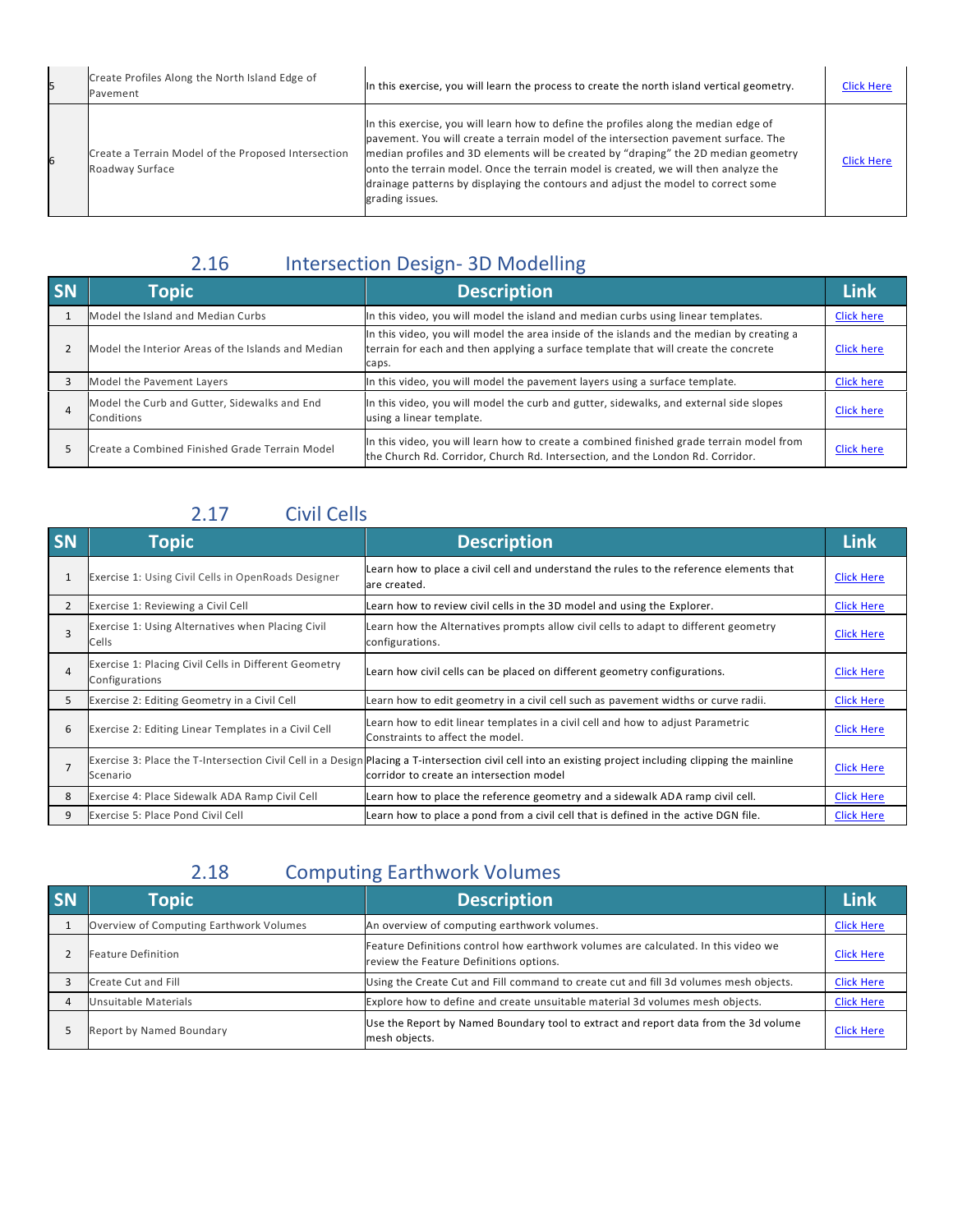| 6  | End Area Volume Report      | Use the End Area Volume Report tool to extract and report data from the 3d volume<br>mesh objects.         | <b>Click Here</b> |
|----|-----------------------------|------------------------------------------------------------------------------------------------------------|-------------------|
|    | <b>Comparing Methods</b>    | A comparison of the various different tools that can be used to define and report on<br>earthwork volumes. | <b>Click Here</b> |
|    | Mass Haul                   | Learn to create a mass haul diagram.                                                                       | <b>Click Here</b> |
| q  | Volumes from Other Software | See how volumes can be created from objects created in other software such as Civil<br>3D.                 | <b>Click Here</b> |
| 10 | What is Next                | Get a glimpse into some of the capabilities that will be coming to future OpenRoads<br>Designer Releases.  | <b>Click Here</b> |

#### 2.19 Quantities and Earthwork

| SN | <b>Topic</b>                                               | <b>Description</b>                                                                                                                                                                                                                                                                                                                                                                                                                                                                                                                                             | <b>Link</b>       |
|----|------------------------------------------------------------|----------------------------------------------------------------------------------------------------------------------------------------------------------------------------------------------------------------------------------------------------------------------------------------------------------------------------------------------------------------------------------------------------------------------------------------------------------------------------------------------------------------------------------------------------------------|-------------------|
| 1  | Component Quantities                                       | In this video, we will show how to use the Component Quantities tool to compute<br>corridor quantities. You will learn how to assign unit costs to the materials in the<br>corridor and how to generate a quantities report that includes a total estimated cost.<br>We will also take a look at how to verify cut and volumes by displaying the cut and fill<br>volumes on the dynamic cross sections.                                                                                                                                                        | <b>Click Here</b> |
| 2  | <b>Element Component Quantities</b>                        | In this video, you will learn how to use the Element Component Quantities tool which<br>computes quantities directly from 3D elements.                                                                                                                                                                                                                                                                                                                                                                                                                         | <b>Click Here</b> |
| 3  | 3D Volumes & Earthwork                                     | In this video, you will learn how to create 3D mesh elements that represent the cut and<br>fill volumes between the existing terrain model and the corridor model.                                                                                                                                                                                                                                                                                                                                                                                             | <b>Click Here</b> |
| 4  | <b>Feature Definition Volume Options</b>                   | In this video, you are going to learn how the Feature Definitions and the Volume<br>Options work with earthwork calculations.                                                                                                                                                                                                                                                                                                                                                                                                                                  | <b>Click Here</b> |
| 5  | Advanced 3D Volumes & Earthwork                            | In this video, you will learn how to create more advanced 3D volumes & earthwork that<br>consider existing pavement removal and removal of muck material.                                                                                                                                                                                                                                                                                                                                                                                                      | <b>Click Here</b> |
| 6  | Create Quantities and Earthwork from Multiple<br>Corridors | In this video, you will learn how to create quantities and earthwork from multiple design<br>files (.dgn) that contain corridors, linear templates, civil cells and terrain models.                                                                                                                                                                                                                                                                                                                                                                            | <b>Click Here</b> |
| 7  | Create Quantities Report by Named Boundary                 | In this video, you will learn how to compute quantities using the Named Boundaries and<br>Quantities Report by Named Boundary tools. The Named Boundary tool allows the user<br>to create custom boundary shapes along the corridor, quantities can then be calculated<br>within a Named Boundary using the Quantities Report by Named Boundary tool. This<br>exercise will focus on how to create Named Boundaries along the northbound side and<br>southbound side of the corridor model and then how to calculate quantities within each<br>Named Boundary. | <b>Click Here</b> |
| 8  | <b>End Area Volumes Report</b>                             | In this video, you will learn how to create the End Area Volumes Report for the London<br>Rd. corridor. By creating Cross Section Named Boundaries.                                                                                                                                                                                                                                                                                                                                                                                                            | <b>Click Here</b> |
| 9  | <b>Mass Haul Diagram</b>                                   | In this video, you will learn how create a Mass Haul Diagram.                                                                                                                                                                                                                                                                                                                                                                                                                                                                                                  | <b>Click Here</b> |

### 2.20 Drawing Production - Plan-Profile

| SN | <b>Topic</b>                                     | <b>Description</b>                                                                           | Link              |
|----|--------------------------------------------------|----------------------------------------------------------------------------------------------|-------------------|
|    | <b>Creating Plan Sheets</b>                      | Learn how to create plan and double plan sheets.                                             | <b>Click Here</b> |
|    | Creating Plan and Profile Sheets                 | Learn how to create plan and profile sheets.                                                 | <b>Click Here</b> |
|    | Deleting Sheets and Named Boundaries             | Learn to delete sheets and named boundaries.                                                 | <b>Click Here</b> |
|    | Creating Rectangular Plan and Profile Sheets     | Learn to create plan and profile sheets using rectangular plan named boundaries.             | <b>Click Here</b> |
| ∍  | Create Plan and Profile Sheets in Separate Files | Learn how to create drawing and sheet models in separate files from the named<br>boundaries. | <b>Click Here</b> |
|    | Create Single Plan Roll Sheets                   | Learn how to create long or roll plots that include the whole project length.                | <b>Click Here</b> |
|    | Place Labels                                     | Learn how to add manual annotations with the Place Label tool.                               | <b>Click Here</b> |
|    | Sheet Index                                      | Learn what the sheet index is and how it can be used.                                        | <b>Click Here</b> |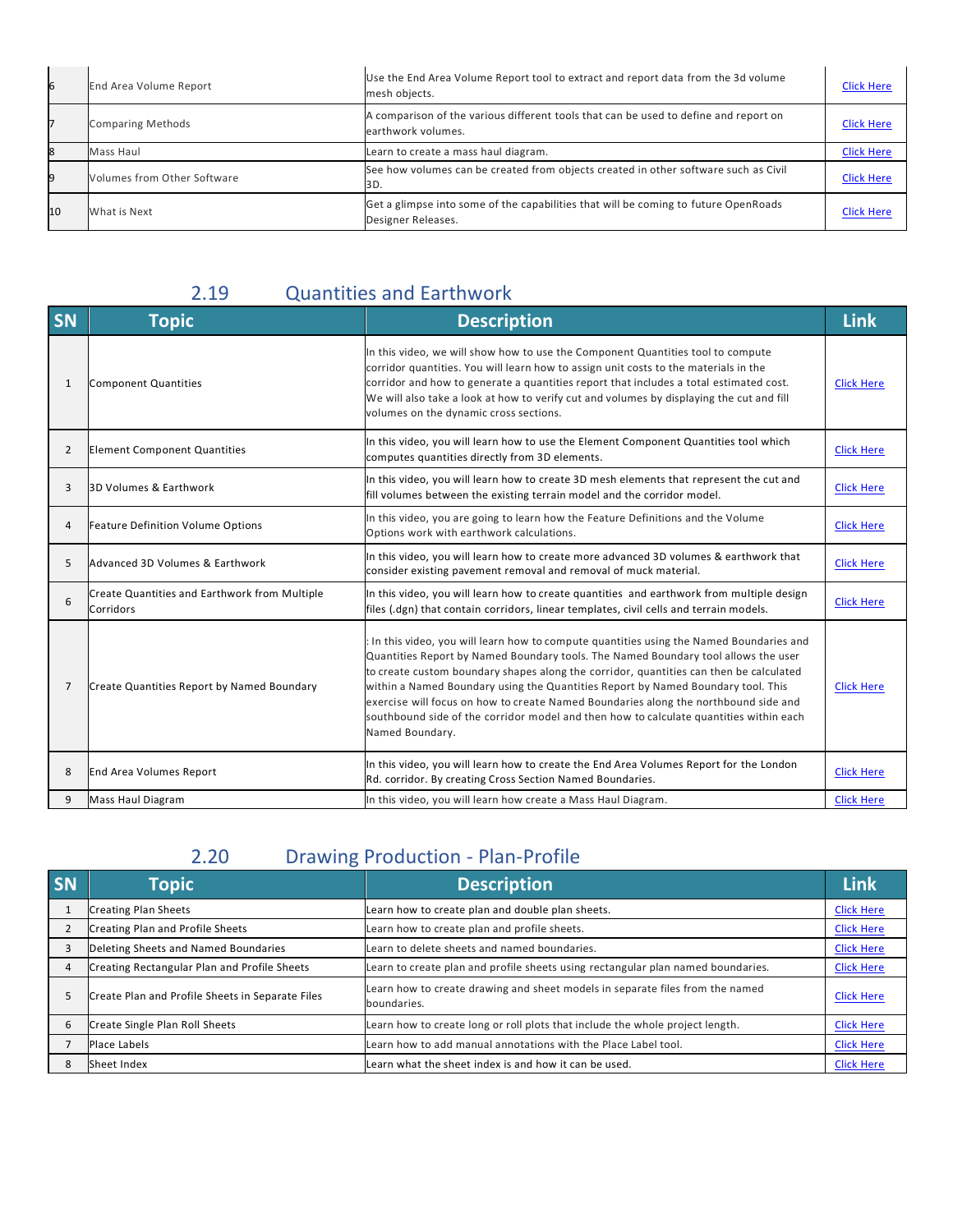### 2.21 Drawing Production - Cross- Sections

| <b>SN</b> | <b>Topic</b>                           | <b>Description</b>                                                                                                               | Link              |
|-----------|----------------------------------------|----------------------------------------------------------------------------------------------------------------------------------|-------------------|
|           | Introduction to Cross Sections         | An overview of the sheet creation process and an introduction to creating cross section<br>sheets.                               | <b>Click Here</b> |
|           | <b>Creating Cross Sections</b>         | An in-depth look at creating cross section sheets including different size cross sections for<br>different areas of the project. | <b>Click Here</b> |
|           | Updating and Annotating Cross Sections | Learn how cross sections and annotations are updated when the design model changes.                                              | <b>Click Here</b> |

## 2.22 Setting up Sheets & Drawing Seeds

| <b>SN</b>      | Topic」                                                             | <b>Description</b>                                                                                                                                                                                                                                                                                                                                             | <b>Link</b>       |
|----------------|--------------------------------------------------------------------|----------------------------------------------------------------------------------------------------------------------------------------------------------------------------------------------------------------------------------------------------------------------------------------------------------------------------------------------------------------|-------------------|
| 1              | Under the Hood - Setting up Sheets - Part 1                        | Calling all administrators, you don't want to miss this session where we take a deep<br>dive into configuring the drawing seed files that make creating Plan, Profile, and Cross<br>Section sheets a breeze for your production teams. A little detail works up front<br>provides your production team a select and go solution to matching your<br>standards. | <b>Click Here</b> |
| $\overline{2}$ | Under the Hood - Setting up Sheets - Part 2                        | Calling all administrators, you don't want to miss this session where we take a deep<br>dive into configuring the drawing seed files that make creating Plan, Profile, and Cross<br>Section sheets a breeze for your production teams. A little detail works up front<br>provides your production team a select and go solution to matching your<br>standards. | <b>Click Here</b> |
| 3              | Drawing Model File Creation                                        | Learn how to setup a new Drawing Model seed file that will be used by the Drawing<br><b>Production tools</b>                                                                                                                                                                                                                                                   | <b>Click Here</b> |
| 4              | Sheet Model File Creation                                          | Learn how to setup a new Sheet Model seed file that will be used by the Drawing<br>Production tools.                                                                                                                                                                                                                                                           | <b>Click Here</b> |
| 5              | <b>Adding Config Variables</b>                                     | Learn which configuration variables need to be defined for the Drawing and Sheet<br>Models seed files.                                                                                                                                                                                                                                                         | <b>Click Here</b> |
| 6              | Preparing the Sheet Border                                         | Learn how to setup the sheet border that will be used by the Drawing Production<br>tools.                                                                                                                                                                                                                                                                      | <b>Click Here</b> |
| $\overline{7}$ | Preparing the Cross Section Start Seed                             | Learn how to create a seed file that will later be used to create Drawing Seeds for<br>creating Cross Section sheets.                                                                                                                                                                                                                                          | <b>Click Here</b> |
| 8              | Preparing the Plan Profile Start Seed                              | Learn how to create a seed file that will later be used to create Drawing Seeds for<br>creating Profile sheets.                                                                                                                                                                                                                                                | <b>Click Here</b> |
| 9              | Creating a Drawing Seed for a Plan only Sheet                      | Learn how to setup a Drawing Seed for a Plan sheet.                                                                                                                                                                                                                                                                                                            | <b>Click Here</b> |
| 10             | Creating the Plan-Plan Sheet Seed Definition File                  | Learn how to setup a Drawing Seed for a Plan-Plan or Double Plan sheet.                                                                                                                                                                                                                                                                                        | <b>Click Here</b> |
| 11             | Creating the Profile Sheet Seed Definition File                    | Learn how to setup a Drawing Seed for a Profile sheet.                                                                                                                                                                                                                                                                                                         | <b>Click Here</b> |
| 12             | Creating the Plan and Profile Sheet Seed Definition<br><b>File</b> | Learn how to setup a Drawing Seed for a Plan-Plan or Double Plan sheet.                                                                                                                                                                                                                                                                                        | <b>Click Here</b> |
| 13             | Creating the Cross-Section Sheet Seed Definition<br>File           | Learn how to setup a Drawing Seed for a Cross Section sheet.                                                                                                                                                                                                                                                                                                   | <b>Click Here</b> |

## 2.23 Setting up Annotations

| <b>SN</b> | <b>Topic</b>                                              | Description                                                                                                                                                                              | Link              |
|-----------|-----------------------------------------------------------|------------------------------------------------------------------------------------------------------------------------------------------------------------------------------------------|-------------------|
|           | Under the Hood: Configuring Annotation in ORD -<br>Part 1 | Learn how to setup annotation for plan, profile, and cross section views. Setup the<br>software once and all of your team will be sure to produce drawings that match your<br>standards. | <b>Click Here</b> |
|           | Under the Hood: Configuring Annotation in ORD -<br>Part 2 | Learn how to setup annotation for plan, profile, and cross section views. Setup the<br>software once and all of your team will be sure to produce drawings that match your<br>standards. | <b>Click Here</b> |
|           | <b>Horizontal Annotation</b>                              | Learn how to annotate horizontal geometry.                                                                                                                                               | <b>Click Here</b> |
|           | <b>Vertical Annotation</b>                                | Learn how to annotate vertical geometry.                                                                                                                                                 | <b>Click Here</b> |
|           | <b>Cross Section Annotation</b>                           | Learn how to annotate cross sections.                                                                                                                                                    | <b>Click Here</b> |
|           | Creating a Text Favorite                                  | Learn how to create and use a text favorite that includes Text Fields.                                                                                                                   | <b>Click Here</b> |
|           | Setting up the Place Label Tool                           | Learn how to create a cell that includes Text Fields and why you should consider<br>using cells for labels instead of Text Favorites.                                                    | <b>Click Here</b> |
| 8         | Creating an Annotation Definition                         | Learn how to use the Annotation Manager to create Annotation Definitions.                                                                                                                | <b>Click Here</b> |
| 19        | <b>Exporting and Importing</b>                            | Learn how to export and import Annotation Definitions.                                                                                                                                   | <b>Click Here</b> |
| 10        | <b>Exploring the Annotation Manager</b>                   | Learn about each of the properties that are defined for an Annotation.                                                                                                                   | <b>Click Here</b> |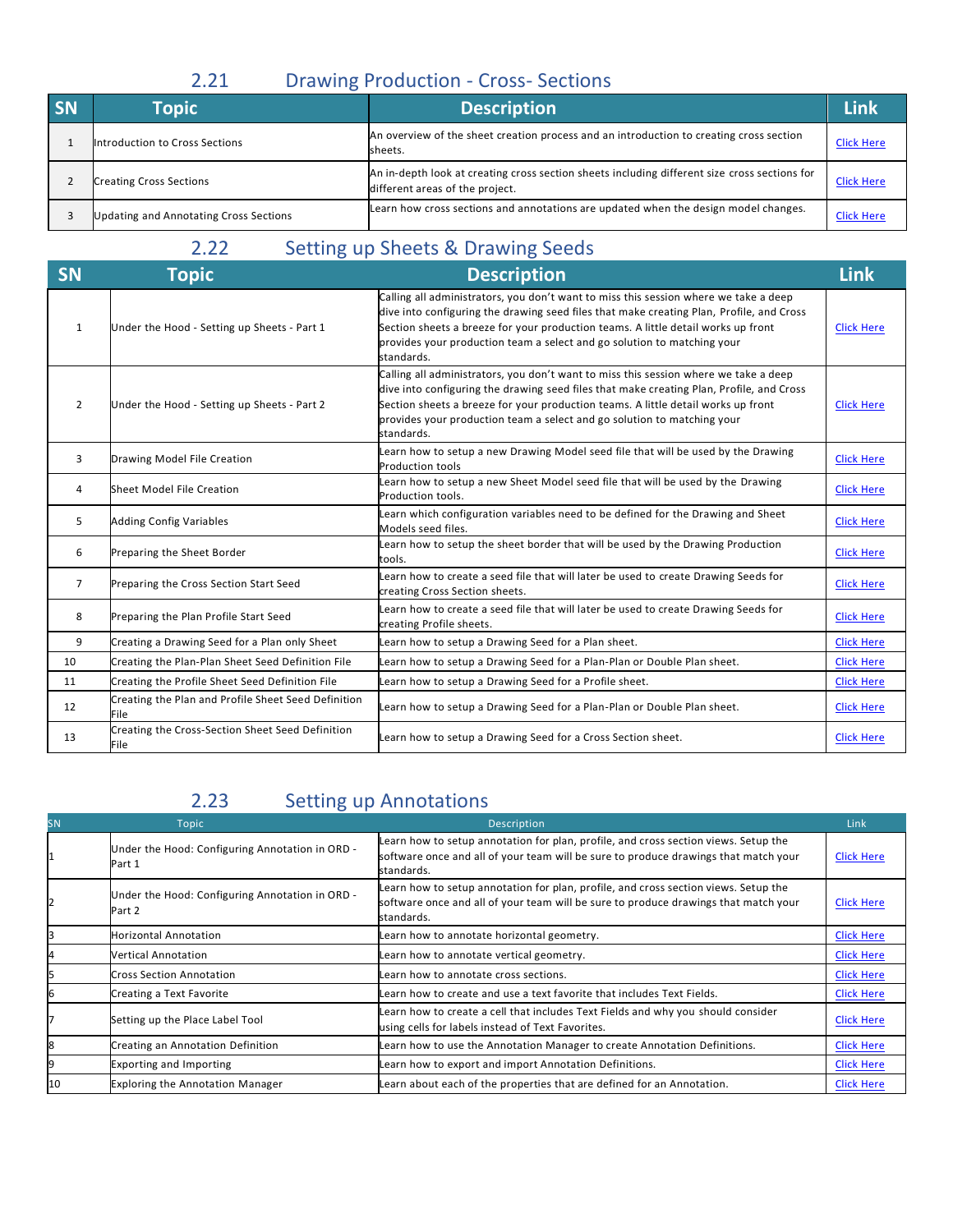# **C.** CAD Administrators

## 1 Setting up the Workspace (CAD Administrator)

#### 1.0 Workspace Development

| SN | Topic                            | <b>Description</b>                                                                                                                                                                                                                                                                                                                 | l ink             |
|----|----------------------------------|------------------------------------------------------------------------------------------------------------------------------------------------------------------------------------------------------------------------------------------------------------------------------------------------------------------------------------|-------------------|
|    | Workspace Development Overview   | Learn why you need a Workspace and how Bentley recommends you setup base<br>standards, company/department standards, and project standards to ensure<br>maximum flexibility to share WorkSpaces. You will also learn how to use the<br>Workspaces delivered with OpenRoads designer as a template when creating your<br>Workspace. | <b>Click Here</b> |
|    | Demonstration of Workspace Setup | A demonstration of using the Workspace delivered with OpenRoads Designer to create<br>a new base standards Workspace and a Project environment.                                                                                                                                                                                    | <b>Click Here</b> |

#### 1.1 Step 1 - Understanding Feature Definitions

| SN | <b>Topic</b>                                                           | <b>Description</b>                                                                                                                                  | Link              |
|----|------------------------------------------------------------------------|-----------------------------------------------------------------------------------------------------------------------------------------------------|-------------------|
| 1  | <b>Exploring Feature Definitions and Symbologies</b>                   | Gain a general understanding of the types and organizational structure of the<br>OpenRoads Designer CONNECT Edition features and their symbologies. | <b>Click Here</b> |
| 2  | Point Feature Definition and Symbology Properties                      | Gain a general understanding of a Point feature definition and corresponding<br>properties.                                                         | <b>Click Here</b> |
| 3  | Linear Feature Definition and Symbology<br>Properties                  | Gain a general understanding of a Linear feature definition and corresponding<br>properties.                                                        | <b>Click Here</b> |
| 4  | Alignment Feature Definition and Symbology<br>Properties               | Gain a general understanding of an Alignment feature definition and corresponding<br>properties.                                                    | <b>Click Here</b> |
| 5  | Mesh Feature Definition and Symbology Properties                       | Gain a general understanding of a Mesh feature definition and corresponding<br>properties.                                                          | <b>Click Here</b> |
| 6  | Terrain Feature Definition and Symbology<br>Properties                 | Gain a general understanding of a Terrain feature definition and corresponding<br>properties.                                                       | <b>Click Here</b> |
| 7  | Superelevation Feature Definition and Symbology<br>Properties          | Gain a general understanding of a Superelevation feature definition and corresponding<br>properties.                                                | <b>Click Here</b> |
| 8  | Surface Template Feature Definition and<br><b>Symbology Properties</b> | Gain a general understanding of a Surface Template feature definition and<br>corresponding properties.                                              | <b>Click Here</b> |
| 9  | Corridor Feature Definition and Symbology<br>Properties                | Gain a general understanding of a Corridor feature definition and corresponding<br>properties.                                                      | <b>Click Here</b> |
| 10 | Linear Template Feature Definition and Symbology<br>Properties         | Gain a general understanding of a Linear Template feature definition and<br>corresponding properties.                                               | <b>Click Here</b> |

### 1.2 Step 2 - Preparing the folder structure

| SN | Topic                                                  | Description                                                                                             | Link              |
|----|--------------------------------------------------------|---------------------------------------------------------------------------------------------------------|-------------------|
|    | Understanding the Workspace Folder Structure           | Learn the basics behind the delivered folder structure and how to implement your<br>specific standards. | <b>Click Here</b> |
|    | Creating a Customized Network Workspace<br>Environment | Learn how to develop your customized workspace for a network environment.                               | <b>Click Here</b> |
|    | Preparing the Server Folders                           | Learn how to prepare your server folder structure for standards migration.                              | <b>Click Here</b> |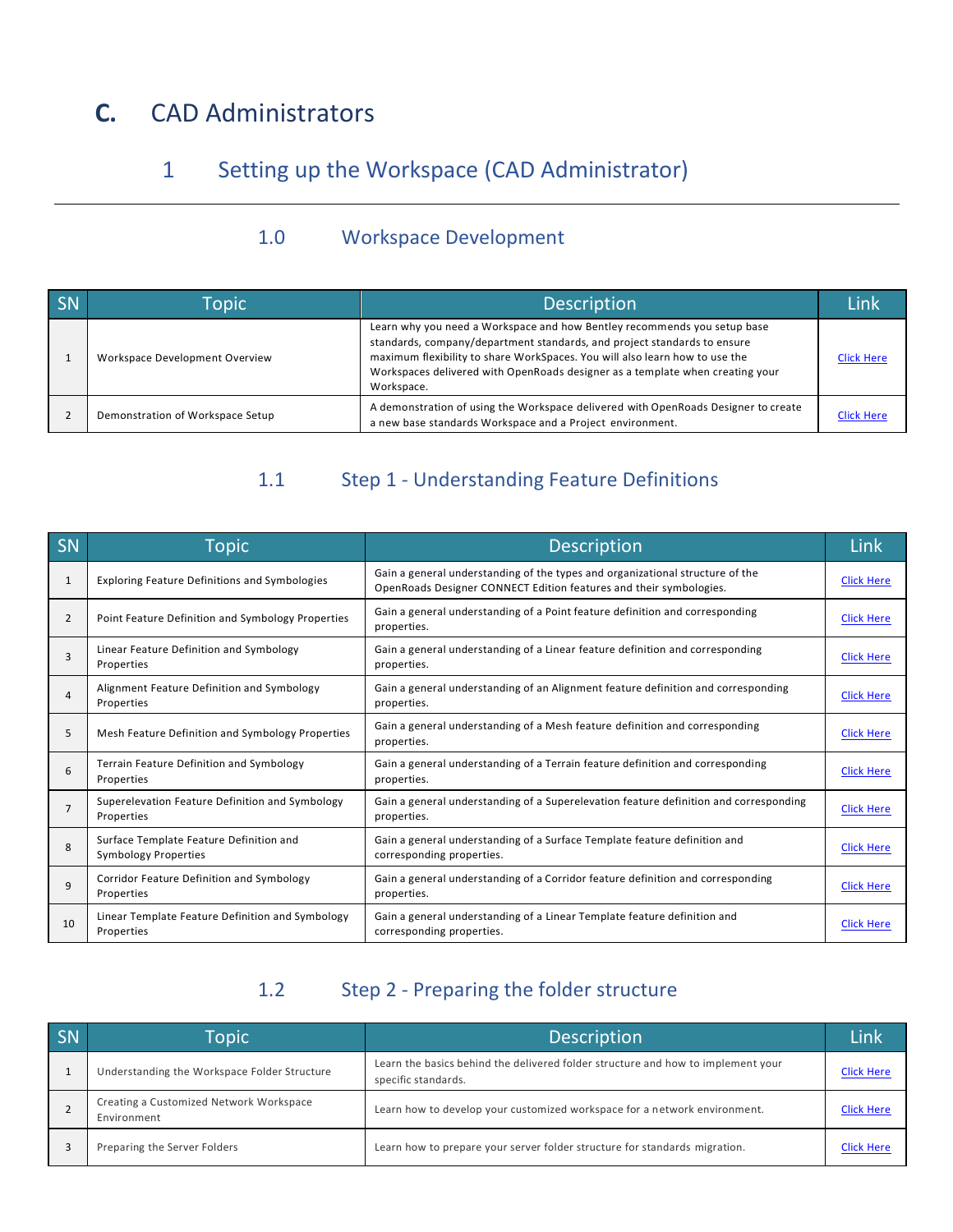## 1.3 Step 3 - Preparing the files for feature migration

| SN             | Topic                                      | <b>Description</b>                                                                | Link              |
|----------------|--------------------------------------------|-----------------------------------------------------------------------------------|-------------------|
|                | <b>Creating Seed Files</b>                 | Learn how to create new seed files for OpenRoads Designer CONNECT Edition.        | <b>Click Here</b> |
| $\overline{2}$ | <b>Adding Custom Linestyles</b>            | Learn how to bring forward your custom linestyles from SELECTseries 4.            | <b>Click Here</b> |
|                | Preparing the Levels and Element Templates | Learn how to bring forward your levels and element templates from SELECTseries 4. | <b>Click Here</b> |
| 4              | Preparing the Graphical Filters            | Learn how to bring forward your graphical filters from SELECTseries 4.            | <b>Click Here</b> |
|                | Preparing the Design Standards             | Learn how to bring forward your design standards from SELECTseries 4.             | <b>Click Here</b> |

## 1.4 Step 4 - Feature Migration

| SN             | <b>Topic</b>                                             | <b>Description</b>                                                                                                                                                                             | Link              |
|----------------|----------------------------------------------------------|------------------------------------------------------------------------------------------------------------------------------------------------------------------------------------------------|-------------------|
| 1              | <b>Converting SELECTseries 4 Feature Definitions</b>     | Upgrade SELECTseries 4 DGN Library files to OpenRoads Designer CONNECT Edition.                                                                                                                | <b>Click Here</b> |
| $\overline{2}$ | Preparing for Bulk Editing Feature Definitions           | Learn how to prepare for bulk editing all of your OpenRoads De signer CONNECT Edition<br>Feature Definitions.                                                                                  | <b>Click Here</b> |
| 3              | <b>Exporting Feature Definitions and Symbologies</b>     | Learn how to export Feature Definitions and Feature Symbologies from OpenRoads<br>Designer CONNECT Edition.                                                                                    | <b>Click Here</b> |
| 4              | Converting the XML files to Excel                        | Learn how to convert exported Feature Definition and Symbology XML files to<br>Microsoft Excel files using the provided application.                                                           | <b>Click Here</b> |
| 5.             | Bulk Editing the Feature Symbologies                     | Learn how to bulk edit OpenRoads Designer CONNECT Edition Feature Symbologies<br>using Microsoft Excel. Additionally, see how to merge in some of the new OpenRoads<br>Designer feature types. | <b>Click Here</b> |
| 6              | Bulk Editing the Feature Definitions                     | Learn how to bulk edit OpenRoads Designer CONNECT Edition Feature Definitions using<br>Microsoft Excel. Additionally, see how to merge in some of the new OpenRoads<br>Designer feature types. | <b>Click Here</b> |
| $\overline{7}$ | <b>Bulk Editing Element Templates</b>                    | Learn how to bulk edit MicroStation Element Templates.                                                                                                                                         | <b>Click Here</b> |
| 8              | Importing the New Feature Definitions and<br>Symbologies | Learn how to import OpenRoads Designer CONNECT Edition Feature Definitions and<br>Symbologies.                                                                                                 | <b>Click Here</b> |
| 9              | Finalizing the Folder Structure                          | Learn how to finalize your folder structure.                                                                                                                                                   | <b>Click Here</b> |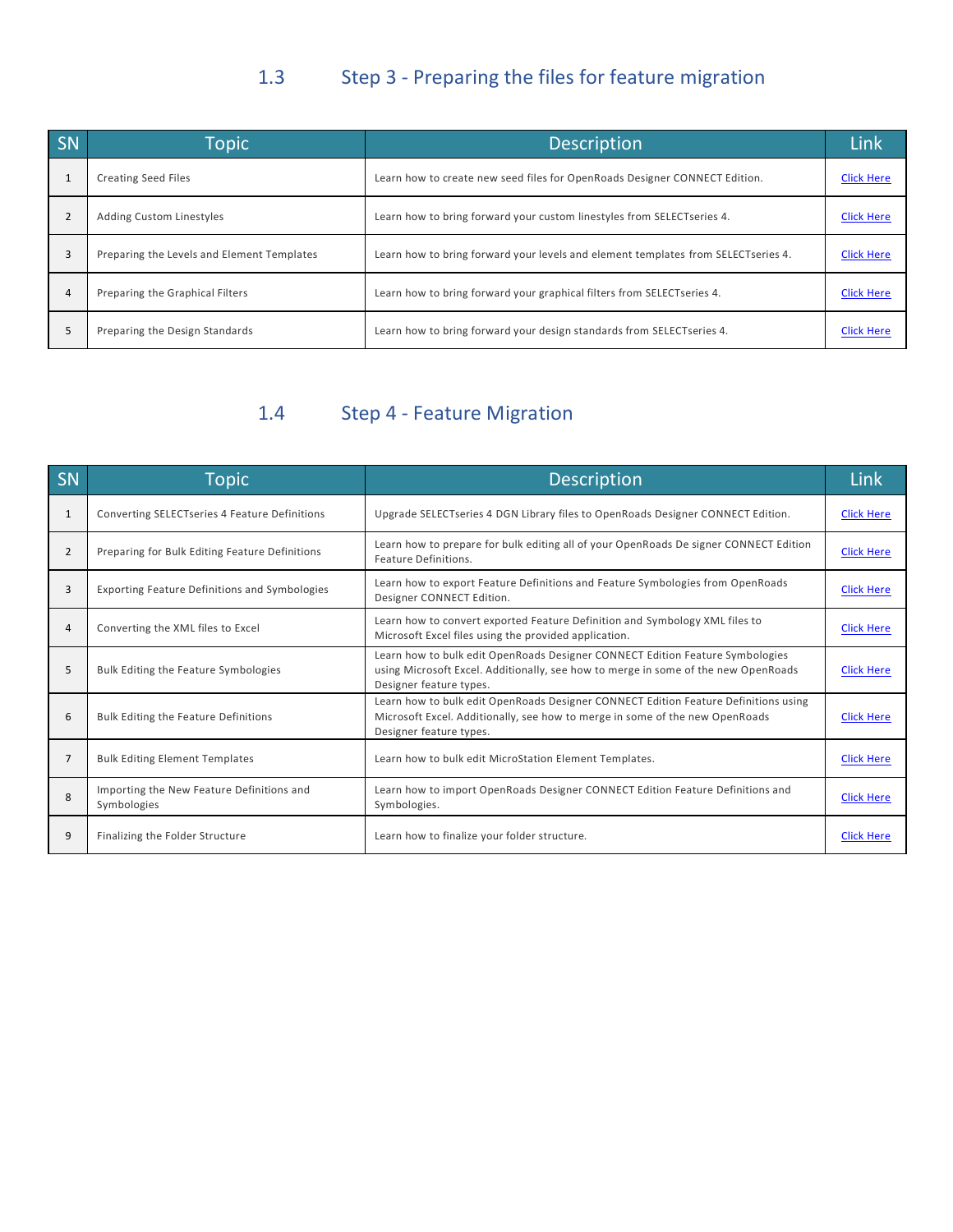# 1.5 Step 5 – Annotation

| <b>SN</b>    | <b>Topic</b>                                    | Description                                                                                                                                                                                      | Link              |  |
|--------------|-------------------------------------------------|--------------------------------------------------------------------------------------------------------------------------------------------------------------------------------------------------|-------------------|--|
| $\mathbf{1}$ | <b>Creating Text Styles</b>                     | Discover the Text Styles included in the delivered workspace and their requirements<br>for creating Text Favorites and Annotation Groups.                                                        | <b>Click Here</b> |  |
| 2            | <b>Creating Element Templates</b>               | Discover the Element Templates included in the delivered workspace and their<br>requirements for creating Annotation Groups. In addition, learn how to copy Element<br>Templates to your DGNLib. | <b>Click Here</b> |  |
| 3            | Understanding MicroStation Text Favorites       | Learn how Text Favorites are created and their functionality.                                                                                                                                    | <b>Click Here</b> |  |
| 4            | Understanding OpenRoads Labeler                 | Learn the basic functionalities of the OpenRoads Designer CONNECT Edition Labeler.                                                                                                               | <b>Click Here</b> |  |
| 5            | <b>Creating Annotation Cells</b>                | Learn how to create the Annotation Cells used for the OpenRoads Designer CONNECT<br>Edition Labeler.                                                                                             | <b>Click Here</b> |  |
| 6            | <b>Creating Dimension Styles</b>                | Learn how to create the Dimension Styles used for the OpenRoads De signer CONNECT<br>Edition Labeler.                                                                                            | <b>Click Here</b> |  |
| 7            | Introduction to Annotation Groups               | Discover all of the aspects of Annotation Groups such as the different types, properties,<br>and how to create.                                                                                  | <b>Click Here</b> |  |
| 8            | Annotation Group Importing and Exporting        | Learn how to import and export Annotation Groups from one DGNLib to another.                                                                                                                     | <b>Click Here</b> |  |
| 9            | Modifying the Features to use Annotation Groups | Learn how to modify the Feature Symbologies to include the Annotation Groups for<br>sheet creation.                                                                                              | <b>Click Here</b> |  |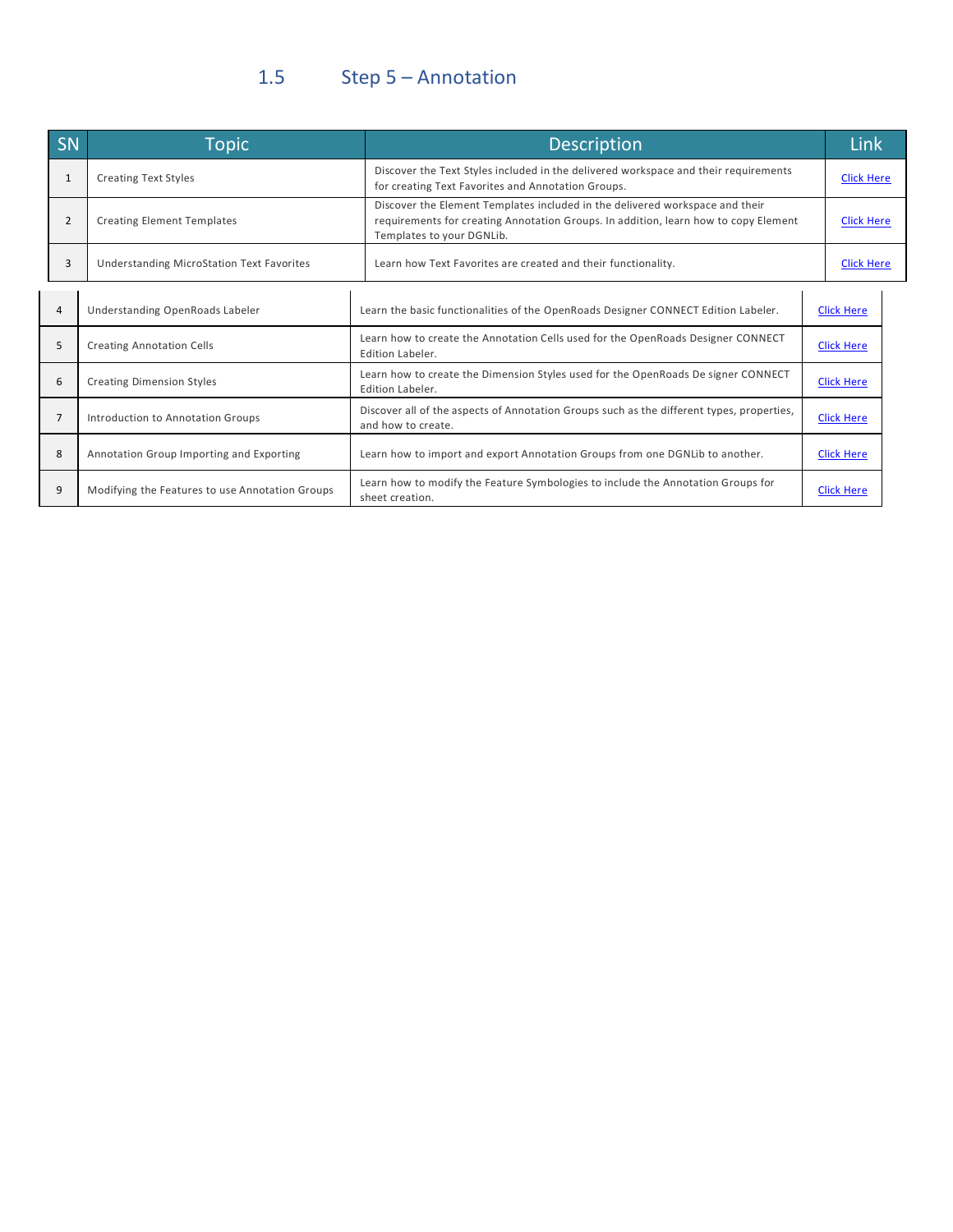## 1.6 Step 6 – Survey Annotation

| SN | Topic                                 | <b>Description</b>                                                                                                                                                                                     | Link              |
|----|---------------------------------------|--------------------------------------------------------------------------------------------------------------------------------------------------------------------------------------------------------|-------------------|
|    | Control Point Annotation              | Discover how to setup annotation for a mapped Survey Point. This example uses a<br>control point.                                                                                                      | <b>Click Here</b> |
|    | Size and Type Annotation              | Discover how to use field attribution to custom label the size and type of mapped<br>survey items such as trees.                                                                                       | <b>Click Here</b> |
|    | <b>Building Annotation</b>            | Discover how to use field attribution to custom label buildings. In this example, the<br>number of stories and frame type will be shown.                                                               | <b>Click Here</b> |
| 4  | <b>Feature Description Annotation</b> | Discover how to setup annotation along the center of a mapped Survey Chain. This<br>shows how to label the Survey Feature's description.                                                               | <b>Click Here</b> |
|    | <b>Culvert Annotation</b>             | Discover how to setup annotation for a mapped survey culvert. This includes slope,<br>linear 3D length, flow arrow showing flow direction, upstream and down stream<br>inverts and pipe size and type. | <b>Click Here</b> |

# 1.7 Step 7 – Drawing Production Sheet

| SN             | <b>Topic</b>                                     | <b>Description</b>                                                                                                        | Link              |
|----------------|--------------------------------------------------|---------------------------------------------------------------------------------------------------------------------------|-------------------|
| $\mathbf{1}$   | Drawing Seed Creation                            | Learn how to create the seed DGN libraries to use for drawing production - plan,<br>profile, and cross section dgn files. | <b>Click Here</b> |
| $\overline{2}$ | Sheet Seed Creation                              | Learn how to create the sheet seed file to use for all sheets.                                                            | <b>Click Here</b> |
| 3              | <b>Adding Configuration Variables</b>            | Learn which configuration variables to modify for your specific seed file names.                                          | <b>Click Here</b> |
| $\overline{4}$ | Border Cell Library                              | Learn how to develop the title block cells.                                                                               | <b>Click Here</b> |
| 5              | Creating Plan or Profile Start Seed              | Learn how to create the seed file to use for all plan and or profile sheet combinations.                                  | <b>Click Here</b> |
| 6              | Creating Plan-Plan Sheet Definition DGNLib       | Learn how to create the seed file for creating plan-plan combination sheets.                                              | <b>Click Here</b> |
| $\overline{7}$ | Creating Plan Sheet Definition DGNLib            | Learn how to create the seed file for creating plan only sheets.                                                          | <b>Click Here</b> |
| 8              | Creating Profile Sheet Definition DGNLib         | Learn how to create the seed file for creating profile only sheets.                                                       | <b>Click Here</b> |
| 9              | Creating Profile-Profile Sheet Definition DGNLib | Learn how to create the seed file for creating profile-profile combination sheets.                                        | <b>Click Here</b> |

| 10 | Creating Plan and Profile Sheet Definition DGNLib | Learn how to create the seed file for creating plan-profile combination sheets. | <b>Click Here</b> |
|----|---------------------------------------------------|---------------------------------------------------------------------------------|-------------------|
| 11 | Creating Cross Section Start Seed                 | Learn how to create the seed file to use for cross section sheets.              | <b>Click Here</b> |
| 12 | Creating Cross Section Sheet Definition DGNLib    | Learn how to create the seed file for creating cross section sheets.            | <b>Click Here</b> |